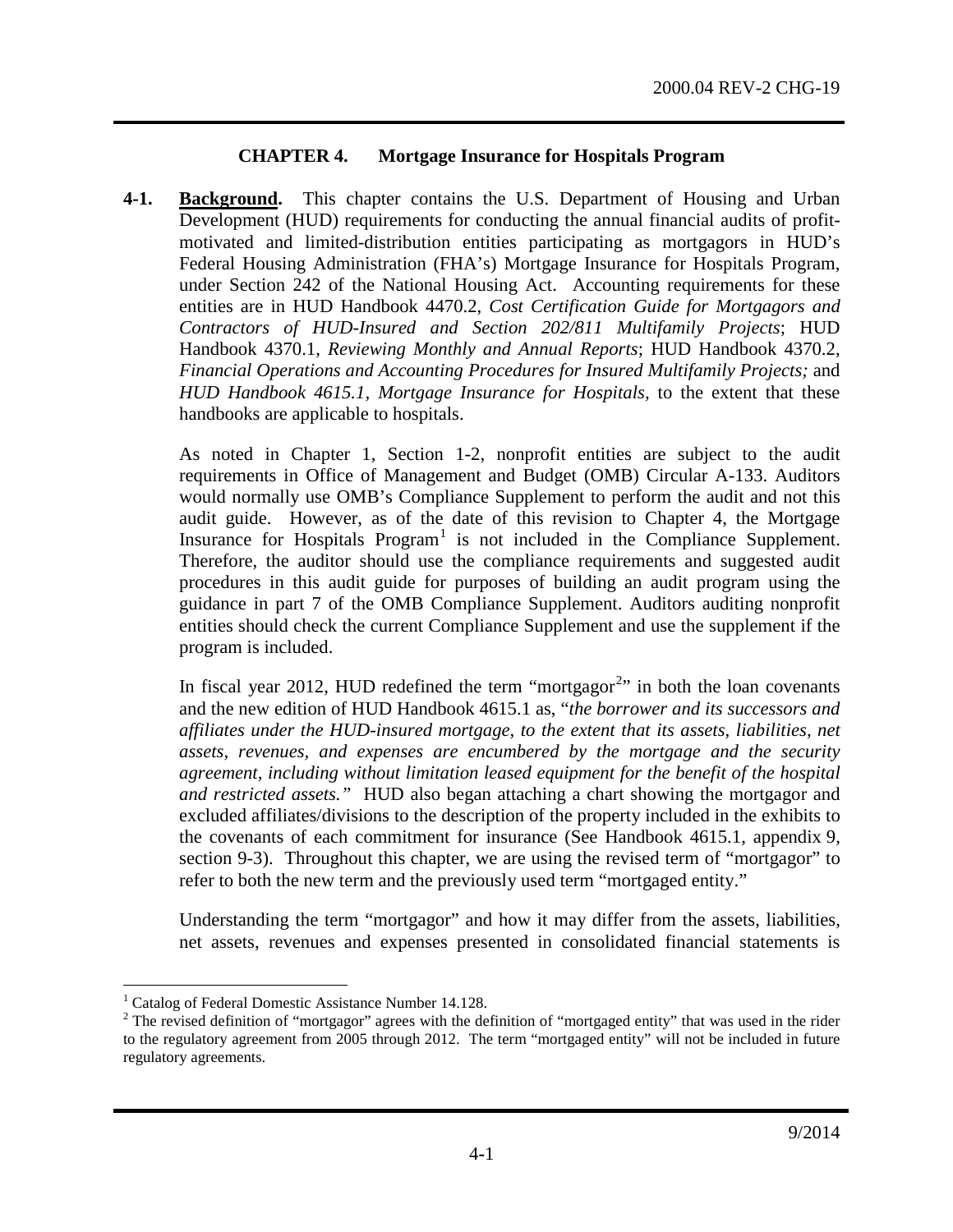essential to a compliance audit for Section 242 insured projects. Similarly, it is essential to understand the term "mortgaged entity," which may have been used in loan documents prior to 2013, for a compliance audit of Section 242 insured projects. Auditors should carefully review Handbook 4615.1, appendix 9, section 9-3, to understand the "mortgagor" and "mortgaged entity" terms. Loans insured prior to 2005 are treated in a similar fashion by making a distinction between the project and "other activities."

**4-2. Reference Material.** The following is the reference material that was in effect at the time this audit guide was issued. It is the auditor's responsibility to use the procedures that were in effect during the period covered by the audit.

Throughout this chapter, reference is made to handbooks, using the base handbook number without the revision number (i.e., REV-1, REV-6, etc.). This will enable periodic updates to paragraph 4-2 should any of the material referenced below be revised, causing a change to documents' revision number, rather than revising the entire handbook or chapter, since the base handbook number would not change. Also, the auditor should use the references listed in this paragraph when performing the audit. The versions listed below were those in effect at the time this audit guide was issued. If reference to a handbook is needed in the audit report, the auditor should refer to the handbook, including the current revision number.

<span id="page-1-1"></span>

| <b>Document</b>                      | <b>Title</b>                                                                                                          | Source       |
|--------------------------------------|-----------------------------------------------------------------------------------------------------------------------|--------------|
| <b>HUD Handbook</b><br>4615.1        | Mortgage Insurance for Hospitals                                                                                      | HUD web site |
| 24 CFR, Part 242                     | Code of Federal Regulations                                                                                           | HUD web site |
|                                      | "Mortgage Insurance for Hospitals"                                                                                    |              |
| <b>HUD 92466</b>                     | The executed regulatory agreement<br>between HUD and entity – for-profit <sup>3</sup>                                 | Hospital     |
| Audit and<br>Accounting<br>Guide     | <b>Health Care Entities</b>                                                                                           | <b>AICPA</b> |
| <b>HUD Handbook</b><br>4470.2, REV-1 | Cost Certification Guide for Mortgagors and<br>Contractors of HUD-Insured and Section<br>202/811 Multifamily Projects | HUD web site |

<span id="page-1-0"></span><sup>&</sup>lt;sup>3</sup> Including any riders to the regulatory agreement, supplemental agreements, mortgage reserve fund agreement, and depreciation reserve fund agreement, or agreement as to depreciation reserve fund and other conditions. The term "regulatory agreement," when used throughout this chapter, should be understood to include all of the foregoing.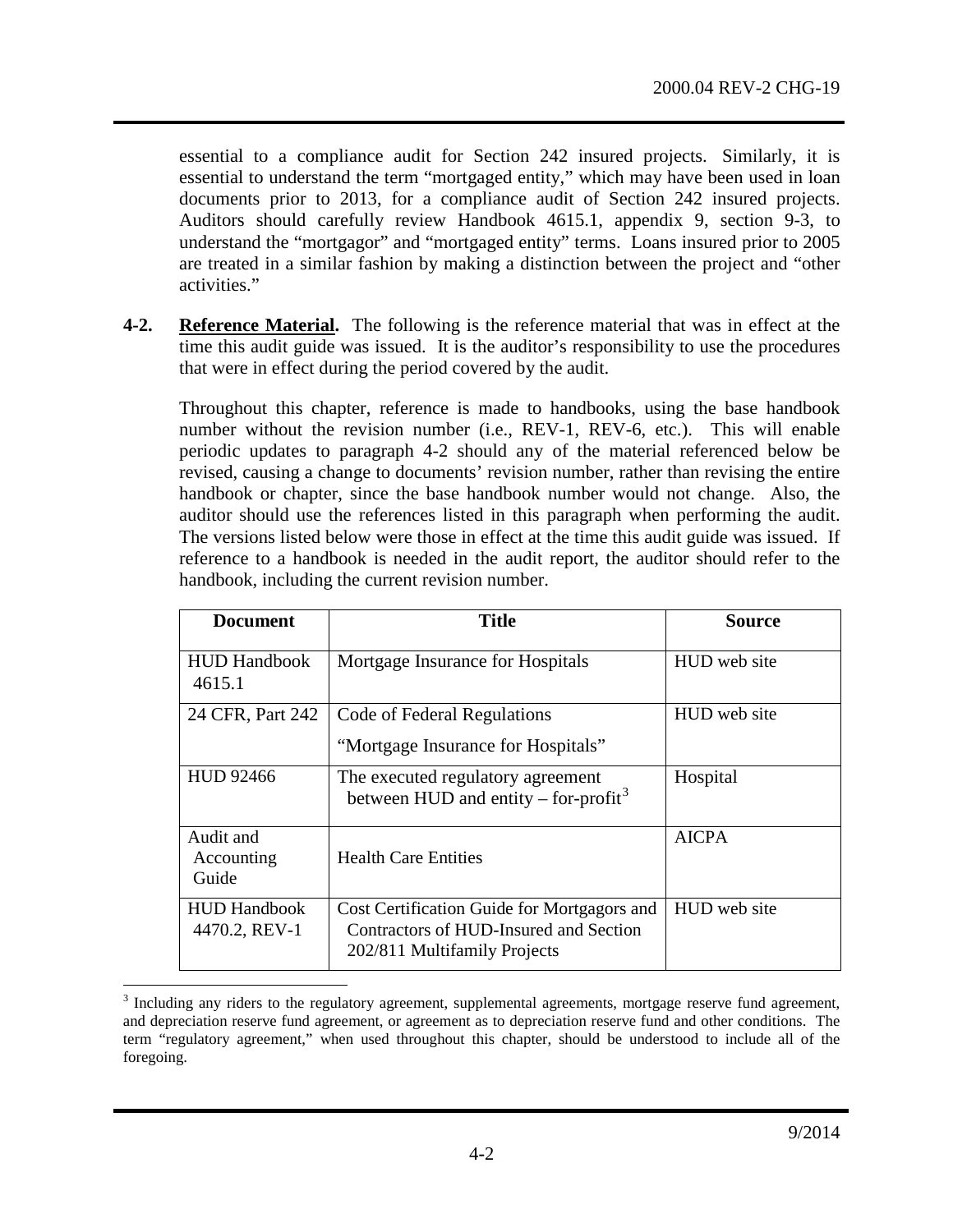| <b>HUD Handbook</b><br>4370.1, REV-2 | <b>Reviewing Annual and Monthly Financial</b><br>Reports <sup>4</sup>                              | <b>HUD</b> web site |
|--------------------------------------|----------------------------------------------------------------------------------------------------|---------------------|
| <b>HUD Handbook</b><br>4370.2, REV-1 | Financial Operations and Accounting<br>Procedures for Insured Multifamily<br>Projects <sup>3</sup> | HUD web site        |

HUD reference material may be obtained by accessing HUD's Client Information and Policy System (HUDCLIPS) at

[http://portal.hud.gov/hudportal/HUD?src=/program\\_offices/administration/hudclips/han](http://portal.hud.gov/hudportal/HUD?src=/program_offices/administration/hudclips/handbooks/hsgh) [dbooks/hsgh](http://portal.hud.gov/hudportal/HUD?src=/program_offices/administration/hudclips/handbooks/hsgh)

Reference material may also be ordered from HUD's direct distribution system by telephone, (800) 767-7468; in a letter addressed to HUD, Customer Service Center, Room B-100, 451 Seventh St. SW, Washington, DC 20410; or by fax, (202) 708-2313.

Many of the program requirements are specified in the HUD insured loan documents, including the mortgage note (FHA Form 4167-D), the mortgage<sup>[5](#page-2-1)</sup>, the regulatory agreement (HUD-924[6](#page-2-2)6-OHF<sup>6</sup>), riders to the regulatory agreement, the mortgage reserve fund agreements and related schedules, the security agreement and any updates to these agreements. Older loans may have a supplementary agreement, an agreement as to depreciation reserve fund and other conditions, or a depreciation reserve fund. All depreciation reserve funds should have been converted to a mortgage reserve fund.

In addition, written correspondence to the hospital that grants permission for modifications or particular transactions often includes additional conditions. These documents must be reviewed and kept in the permanent record file as appropriate. Care must be exercised to avoid confusion of the HUD insured mortgage loan agreements from any agreements associated with a related bond offering that are not a part of the insured loan.

The requirements of the loan documents and subsequent correspondence should be taken into account in the overall audit planning.

**4-3. Reporting Requirements.** The regulatory agreement for the mortgagor requires the owner or management agent to submit audited financial statements, prepared in accordance with the requirements of the Secretary, within 120 days after the end of the fiscal year. Hospital mortgages initially endorsed before 2004 may have a regulatory agreement requiring submission of audited financial statements within 60 days.

<span id="page-2-0"></span><sup>&</sup>lt;sup>4</sup> If there is a conflict between Handbook 4370.1 or 4370.2 and Handbook 4615.1, Handbook 4615.1 will prevail.<br><sup>5</sup> or deed of trust, deed of trust with assignment of rents, or security deed.

<span id="page-2-2"></span><span id="page-2-1"></span> $<sup>6</sup>$  HUD-92466-OHF replaced form HUD-92466 in 2013. Hospitals with older loans will have the earlier version.</sup>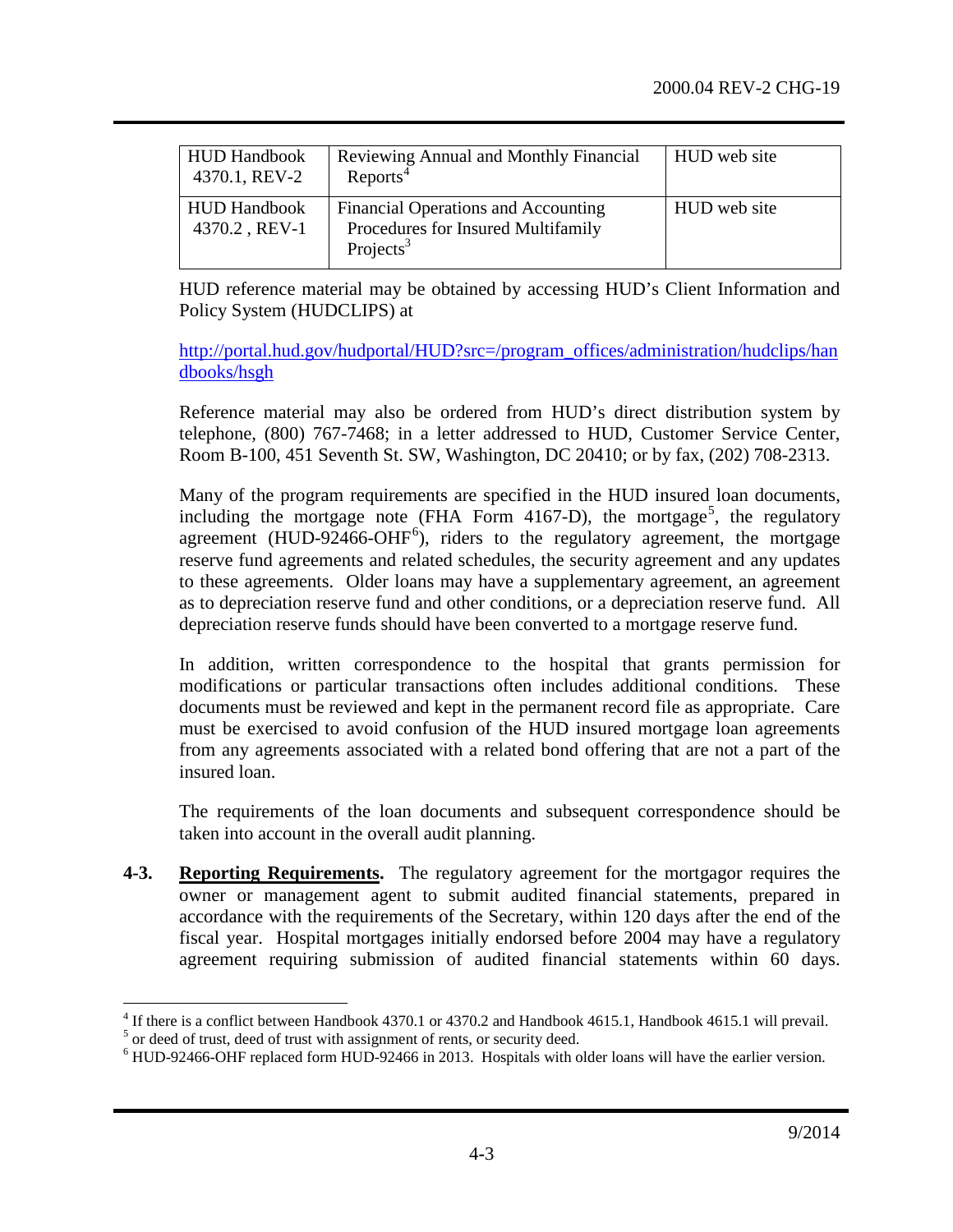However, these hospitals were sent a letter notifying them that, as of fiscal years beginning in 2003, the HUD Office of Insured Health Care Facilities (now Office of Hospital Facilities) extended the due date for the receipt of the audited financial statements to 120 days after the end of the fiscal year. The owner must certify the completeness and accuracy of the financial statements. The certifications are to be made in accordance with the requirements of HUD Handbook 4370.2, paragraphs 3-7, as applicable. When circumstances prohibit the specified number of partners' or officers' certifying signatures, explanatory information should be provided with the audit report.

The auditor's role is to conduct and report the results of the audit in accordance with auditing standards generally accepted in the United States of America (GAAS), as issued by the American Institute of Certified Public Accountants (AICPA) and the standards applicable to financial audits contained in the generally accepted government auditing standards (GAGAS) issued by the Comptroller General of the United States. It is the owner's responsibility to file an accurate submission with the Office of Hospital Facilities. The independent auditor must:

- **A.** Issue an independent auditor's report (refer to chapter 2, section 2-6, example A) on the ownership entity's basic financial statements<sup>[7](#page-3-0)</sup>. This report should cover the following items:
	- Balance sheet,
	- Statement of profit and loss,
	- Statement of changes in partner's capital, ${}^{8}$  ${}^{8}$  ${}^{8}$
	- Statement of cash flows, and
	- Footnotes to the basic financial statements.
- **B.** Ensure that the independent auditor's report covers all required supplemental information required by HUD. A paragraph may be added to the auditors' report on the basic financial statements, or a full report may be issued separately. The auditor's reporting on this information should be done in accordance with AU-C section 725, *Supplementary Information in Relation to the Financial Statements as a Whole* (AICPA, *Professional Standards*)

<span id="page-3-0"></span> $<sup>7</sup>$  If the financial statements include assets, liabilities, equity, revenues, or expenses that are excluded from the</sup> project, consolidating supplemental statements are required with appropriate footnote modifications, see Handbook 4615.1, appendix 9(B) (Consolidations and Combined Financial Statements); Handbook 4615.1, appendix 9, section 9-2 (sample reports); and Handbook 4615.1, appendix 9, section 9-3 (mortgagor).

<span id="page-3-1"></span> $8$  Or similarly titled report based on the type of participating ownership entity. For example, if a limited liability company owns the property, "Statement of Changes in Members' Equity" should be discussed.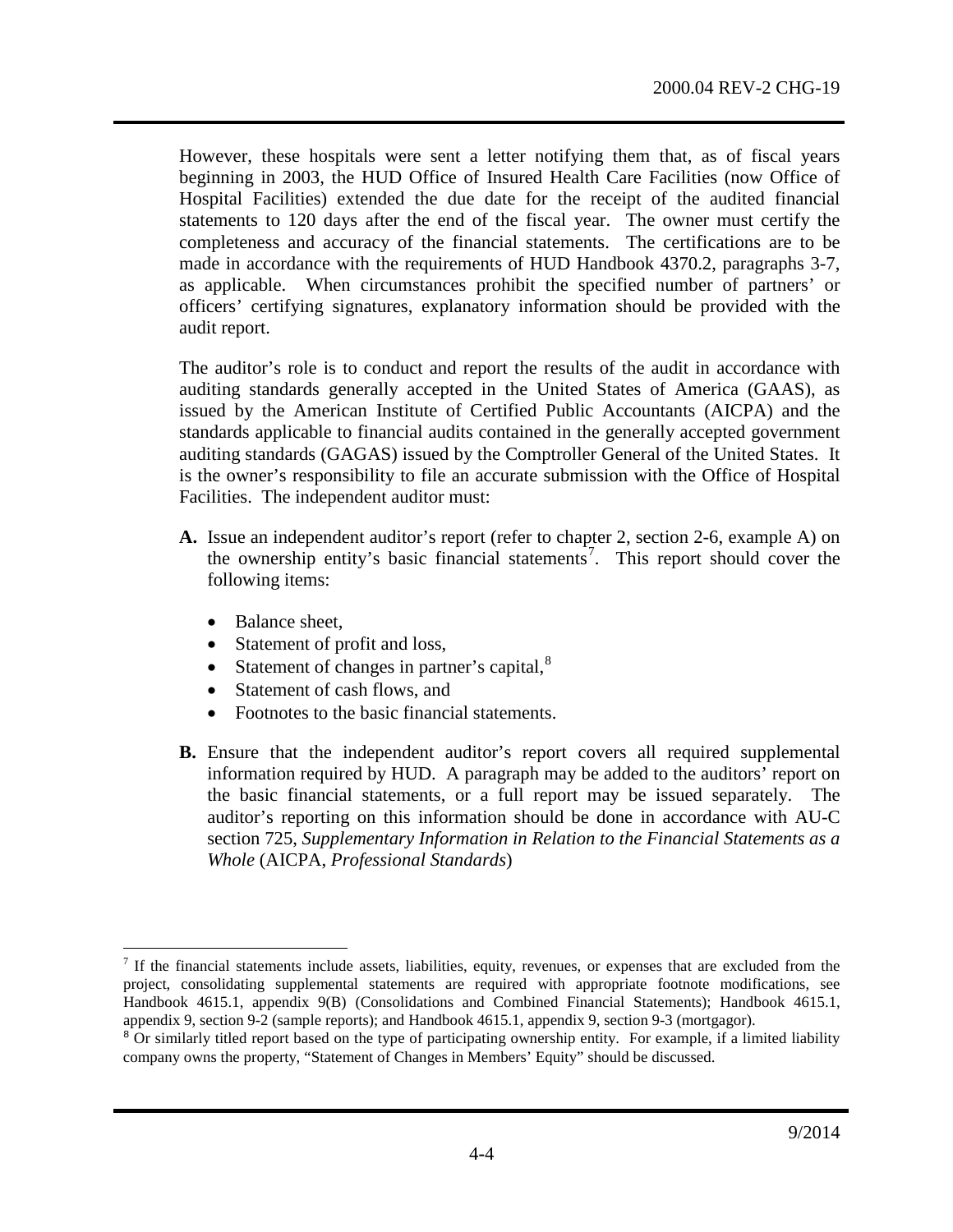**C.** Issue all additional auditor prepared<sup>[9](#page-4-0)</sup> reports described in Chapter 2, including any management letter or other similar written communication as described in Section 2-4.E. All nonmaterial instances of noncompliance disclosed during the audit process must be reported separately in writing to management. Such reporting must be in writing in a management letter or other type of written communication. The form and date of this written communication must be mentioned in the independent auditor's report. The management letter or other written communication should be submitted with the audit report package.

The owner should submit a hard copy of the audit reporting package to the Office of Hospital Facilities at the following address:

Office of Hospital Facilities Department of Housing and Urban Development 451  $7<sup>th</sup>$  St. SW, Room 2247 Washington, DC 20410

### **4-4. Compliance Requirements and Suggested Audit Procedures.**

### **A. Federal Financial Reports.**

**1. Compliance Requirement.** Mortgagors (and in limited cases, operators) are required to ensure that financial status reports contain reliable financial data and are presented in accordance with the terms of applicable agreements between the mortgagor (operator) and HUD. The individual agreements contain the specific reporting requirements that the mortgagor (operator) must follow. HUD will usually require monthly reports during the construction period or whenever annual financial reviews, on-site reviews, or other information indicates that the project is experiencing financial or management difficulties or the owner or management agent is suspected of noncompliance (HUD Handbook 4370.1, chapter 3 as modified by HUD Handbook 4615.1 and section 26 of the rider to the regulatory agreement). The reporting requirements include full time equivalent staffing ratios and utilization statistics (regulatory agreement Section 26).

While HUD may be aware that the mortgagor is not meeting its reporting obligations, incomplete or late reporting may be indicative of a systemic problem warranting reporting as a finding, thereby bringing the matter to the attention of the board of directors.

<span id="page-4-0"></span><sup>&</sup>lt;sup>9</sup> All auditee prepared reports described in Chapter 2 are also required to be submitted with the reporting package.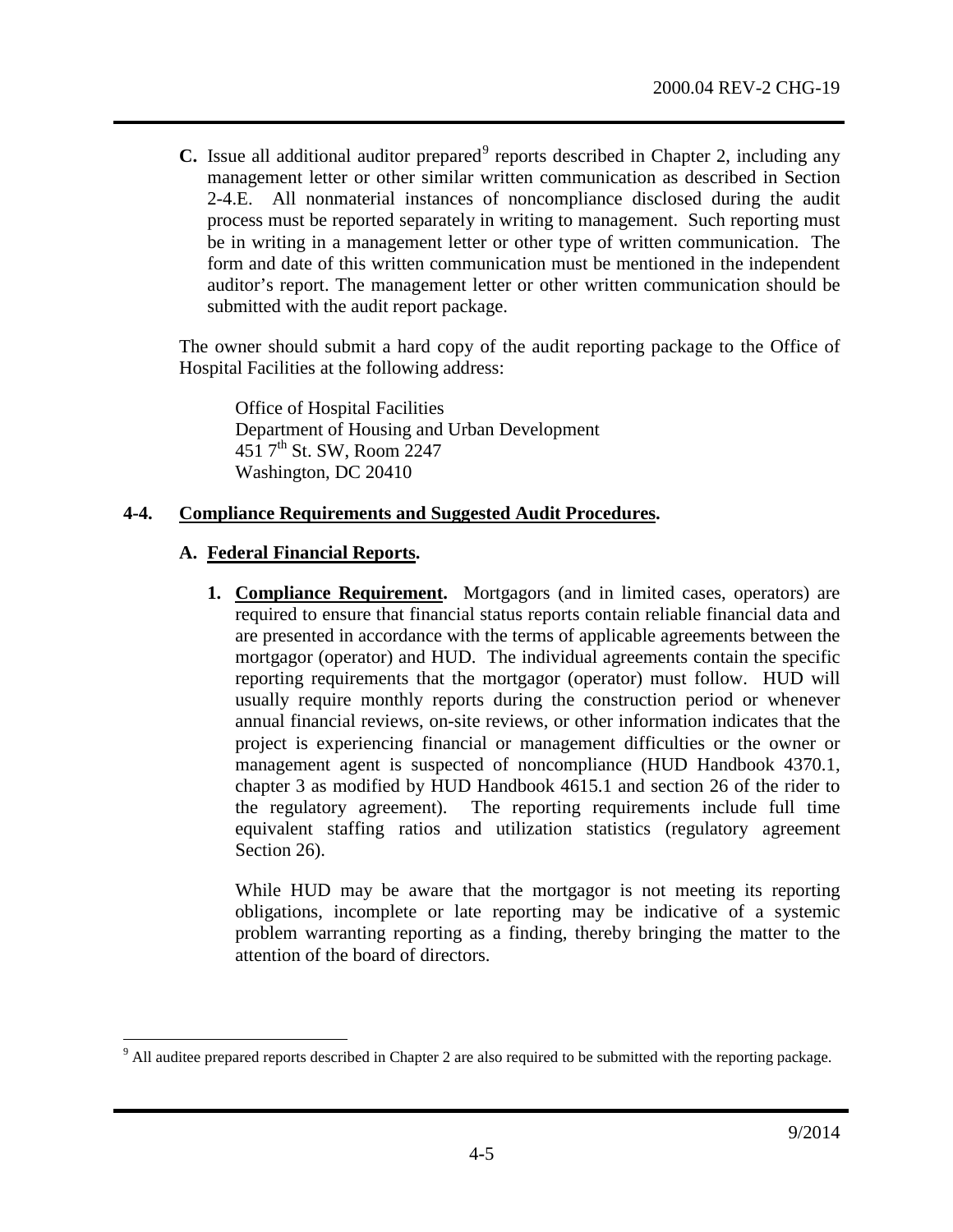#### **2. Suggested Audit Procedures.**

- **a.** Identify all required financial and statistical reports by inquiry of the owner or management agent and review of the regulatory agreement<sup>[10](#page-5-0)</sup> and correspondence with HUD. Request from the mortgagor a copy of its submissions to HUD during the period under audit.
- **b.** Obtain an understanding of the owner or management agent's procedures for preparing and reviewing the financial and statistical reports.
- **c.** Select a sample of financial and statistical reports, other than those included in the annual financial statements, and determine whether the reports selected are prepared in accordance with HUD instructions.
- **d.** For the sample selected, determine whether significant data reported are supported by project records. Report all material differences between financial reports and project records.
- **e.** Based on the above, determine whether the mortgagor (operator) complied with HUD's reporting requirements as contained in the HUD regulatory agreement and 24 CFR Part 242.

#### **B. Mortgage Status.**

**1. Compliance Requirement.** Owners shall promptly make all payments due under the note and mortgage.

- **a.** Obtain a copy of the mortgage note, mortgage, and associated loan amortization schedule to determine the terms and conditions stipulated in those agreements.
- **b.** Obtain an understanding of the owner or management agent's procedures for assuring prompt payment of the mortgage.
- **c.** Determine whether all related mortgage and escrow payments were made by either:
	- **i.** Obtaining a schedule of the client's mortgage and escrow payments and withdrawals for the period under audit (the schedule should include the amount, including escrow items, and date each item was paid or

<span id="page-5-0"></span> $10$  See footnote [3](#page-1-1) for other documents included in the term regulatory agreement.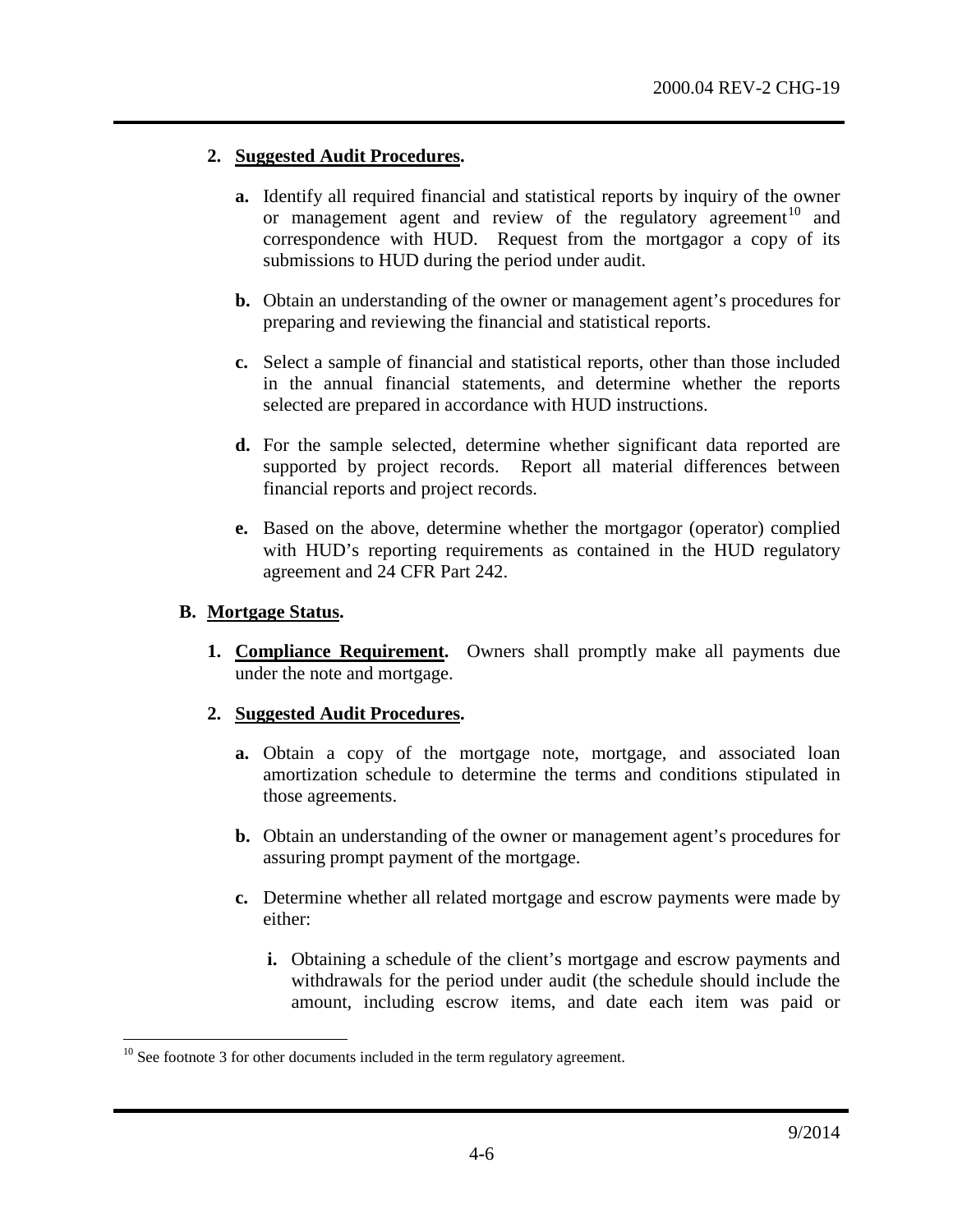disbursed) and determining whether monthly payments were made on time and the loan was current at the end of the fiscal year; or

- **ii.** Confirming the outstanding loan balance and annual escrow account activity with the lender or trustee, for accounts held in trust, as of the mortgagor's fiscal year end. Determine whether monthly payments were made on time and the loan was current at the end of the fiscal year.
- **d.** If the mortgagor is operating under a mortgage modification agreement, workout agreement, forbearance agreement, use agreement, or other agreement, determine whether the owner or management agent is complying with the terms and conditions of the agreement.

## **C. Mortgage Reserve Fund, Equipment Replacement Reserve Fund, and Special Escrows.**

**1. Compliance Requirement.** Owners are required to establish a mortgage reserve fund to provide HUD with a means to assist the hospital to avoid mortgage defaults and to preserve the value of the mortgaged property and the hospital's business. The mortgage reserve fund replaces a depreciation reserve fund account that may be referred to in the loan documents for older agreements. Disbursements from this fund may be made only after receiving written consent from HUD, or in accordance with the fund schedule.

For-profit hospitals are required to establish an equipment replacement reserve fund and make deposits in accordance with the regulatory agreement and HUD Handbook 4615.1 section 242.14. The reserve for replacement account is usually required to be under the control of the lender. Funds may be drawn out of the equipment replacement reserve for the purchase of fixed or major moveable equipment for the insured project or to make payments on equipment financed by capital leases, loans, or installment purchase contracts. The mortgagor may withdraw funds for the purchase of fixed or major moveable equipment upon submission of appropriate supporting documentation evidencing the purchase of equipment, unless notified by HUD that written permission by HUD is required prior to purchase or use of the funds.

The mortgagor may also be required to establish other special escrow funds via the regulatory agreement, or via another arrangement reflected in a letter. For example, in connection with the sale of mortgaged assets, a release of lien letter may include a requirement to use the proceeds from the sale to establish a special escrow. The purpose and requirements for these funds will be set forth in the loan documents or other agreements. Each fund, its scheduled balance,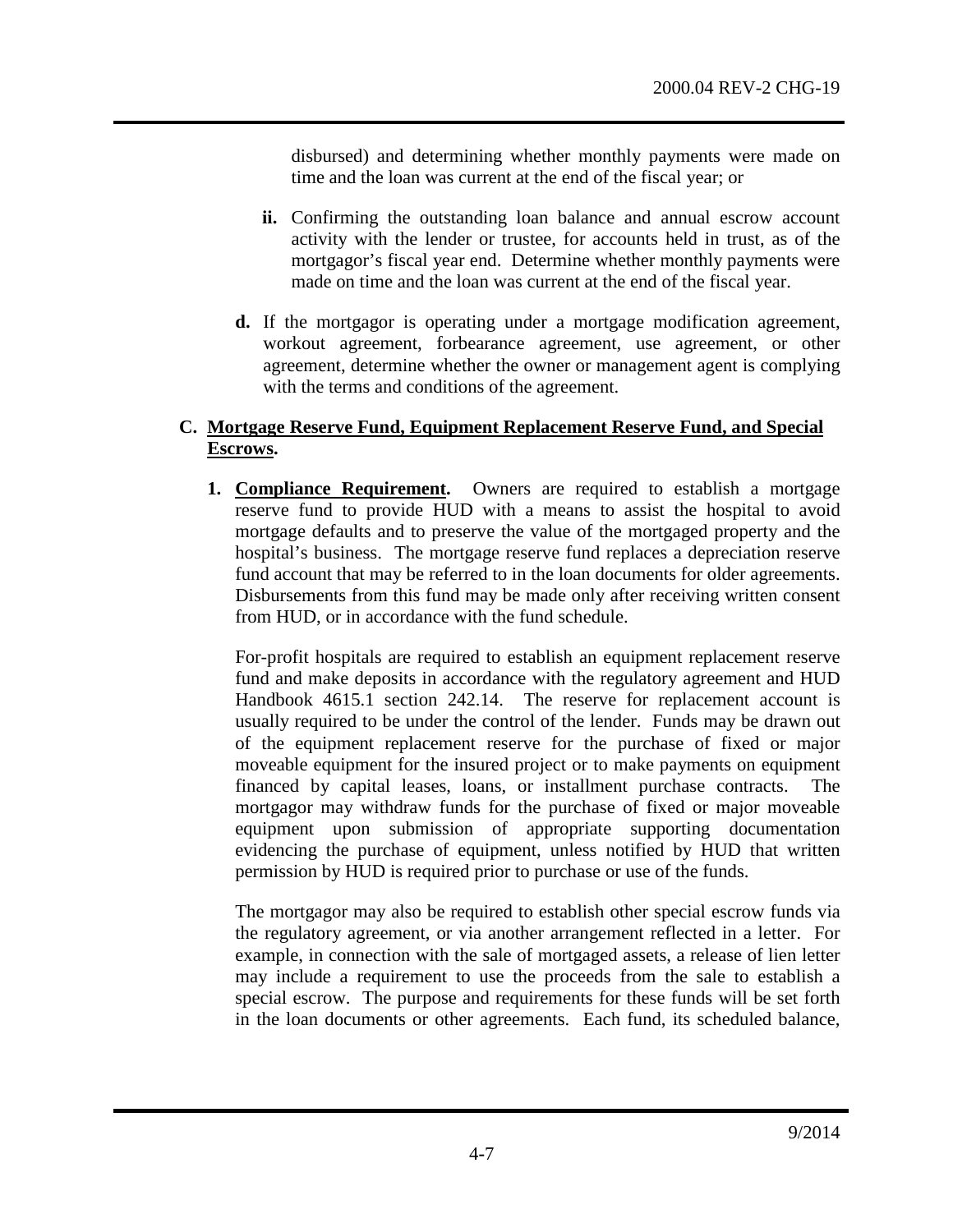required balance $11$ , and actual balance must be listed in the notes to the financial statements or in the supplemental schedules.

Reserve funds and special escrows are to be invested in (1) interest bearing securities insured by an Agency of the United States Government or in direct obligations of the United States Government, or in obligations for which the principal and interest are guaranteed by the United States Government, or instruments of United States Government agencies such as the Federal Home Loan Bank or the Federal Farm Credit Bank, or (2) mutual funds that invest solely in U. S. Treasury obligations or short term securities that are fully insured or guaranteed by the U. S. Government or its agencies, as specified in the trust agreement and HUD Handbook 4615.1. Interest earned on these funds is required to be maintained in the reserve account, unless HUD has specifically authorized release if certain conditions are met. Interest on those investments is considered project funds and may not be disbursed directly to owners or directly to any individual or entity associated with the project. All interest must flow through the project accounts and be disclosed in the accounting records.

- **a.** Obtain an understanding of the mortgagor's/management agent's deposit, withdrawal, and maintenance requirements included in the regulatory agreement and any amendments or other written agreements with HUD and determine whether there were any changes to the funding requirement by:
	- **i.** Reviewing the records establishing the funds, including any trust agreements, funding schedules, any special releases authorized by HUD, and any modifications.
	- **ii.** Make inquiries of the owner or management agent regarding whether any changes have been made to the agreements.
- **b.** Obtain an understanding of the mortgagor's/management agent's procedures for depositing, maintaining, requesting, and disbursing funds from the reserve or escrow account.
- **c.** Determine whether the reserve fund or escrow has been established in a Federally insured depository under the control of the mortgagee, if required. For funds in excess of Federally insured limits, determine whether the owner or management agent reviewed the depository statements to verify that it met HUD requirements as described in HUD Handbook 4615.1 and the trust

<span id="page-7-0"></span> $11$  The scheduled balance may differ from the required balance because of a special withdrawal request that was granted. When granted, there are often conditions for repayment.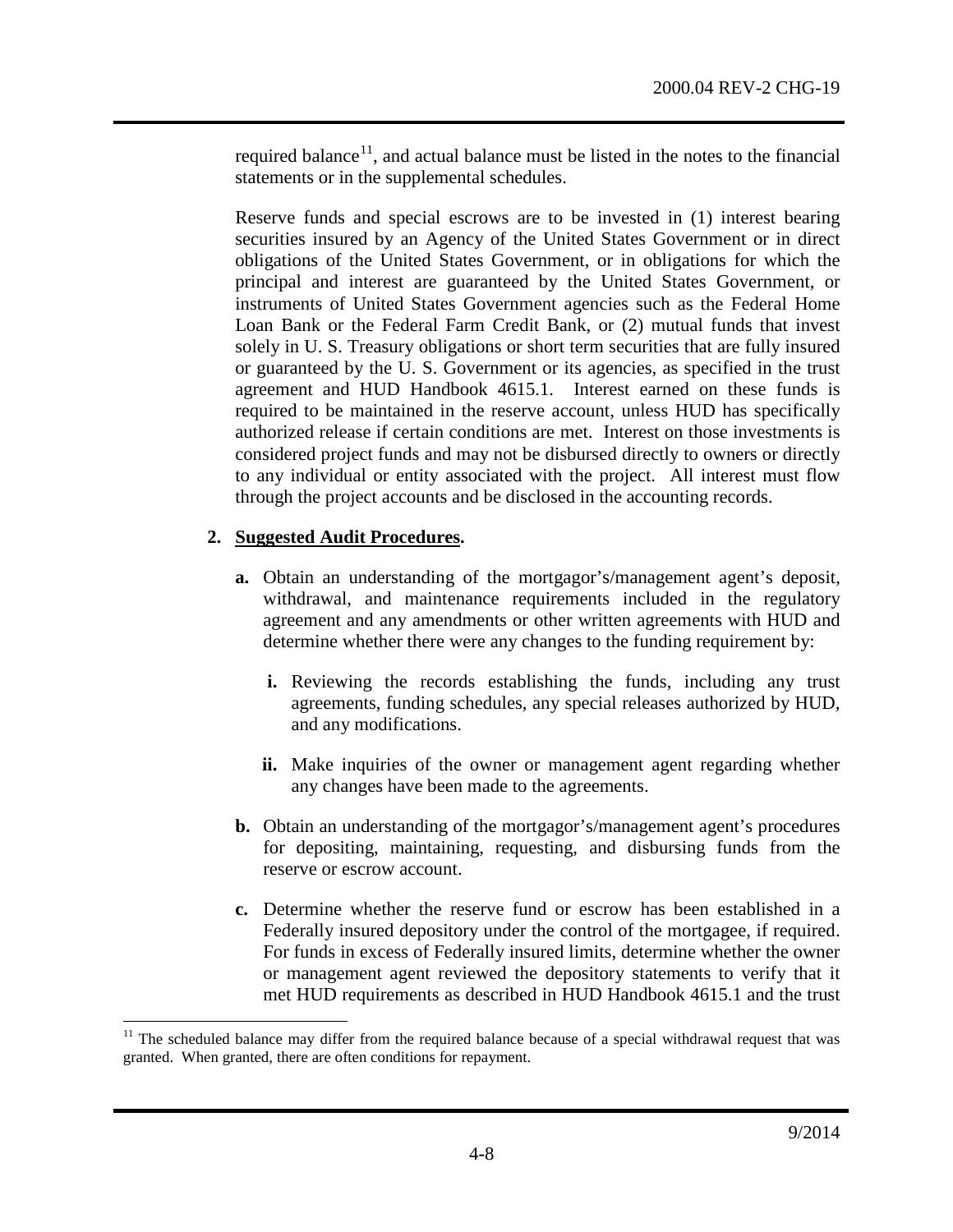agreement, and that the funds are invested in accordance with HUD requirements.

- **d.** Using confirmation from the trustee, determine whether all required deposits to the reserve fund or escrow were made in compliance with HUD requirements and agreements.
- **e.** Select a sample of withdrawals from the escrow/reserve fund, if any, and related documentation. Determine if withdrawals are in compliance with requirements.
- **f.** Select a sample of equipment acquisitions covered by funds from the equipment replacement reserve account. Trace the reimbursed amount to paid invoices and determine whether funds were used for the purpose authorized by HUD.
- **g.** Determine whether funds were invested and interest was only withdrawn with HUD approval or in accordance with the loan documents or HUD requirements referenced in the compliance requirements noted above.
- **h.** Determine if required "repayments to funds," if any, were made in accordance with requirements.

### **D. Distributions to Owners or Affiliates.**

**1. Compliance Requirement.** Owners may not make, receive, or retain any distribution of assets or any income of any kind from the project except surplus cash<sup>[12](#page-8-0)</sup> and then only under certain conditions. Similar restrictions apply to distributions to related entities or activities excluded from the mortgagor. Surplus cash distributions can only be made as of and after the end of the fiscal year and completion of the annual audit, with rare exceptions. Surplus cash distributions cannot be made when the owner is in default under any of the terms of the regulatory agreement or under the note or mortgage. The regulatory agreement specifies the requirements to be met prior to any distribution of assets. Distributions may be in the form of cash, assets, the sale of services or assets below market value to an owner or affiliate, the purchase of goods or services at a price above market value, or failure to collect accounts receivables from owners or affiliates in a timely manner. Dealings with a division of the corporation that is not a part of the mortgagor is considered the same as dealing with an affiliate.

<span id="page-8-0"></span> $12$  Surplus cash is a broad term and includes more than just cash. Surplus cash distributions may be in the form of a distribution of assets, provision of services at a discount, purchasing services at a premium, etc.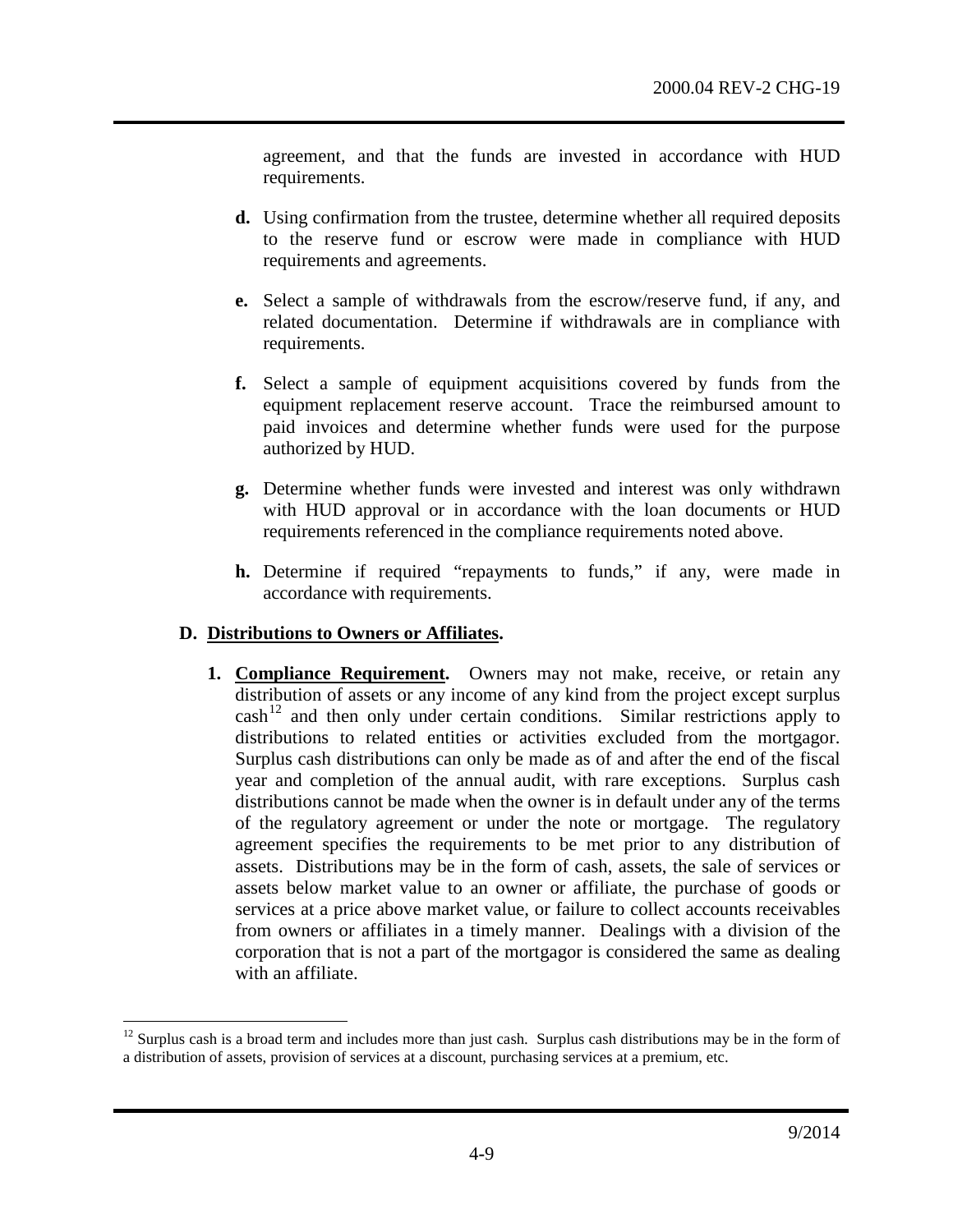- **a.** Obtain a copy of the mortgagor's regulatory agreement and any amendments or associated documents to determine the requirements for distributions of assets for activities excluded from the mortgagor, and dealings with affiliates, or the owner, if applicable.
- **b.** Obtain an understanding of the mortgagor's procedures for determining surplus cash and making distributions.
- **c.** Review minutes of board or partnership meetings for discussions authorizing distributions.
- **d.** Make inquiries of the owner or management agent about the existence of any notices of default or other items of noncompliance under any of the terms of the regulatory agreement.
- **e.** Determine whether the surplus cash calculations were prepared in accordance with the regulatory agreement and other HUD guidance.
- **f.** Determine whether distributions taken during the audit period exceeded the amounts allowed for that period.
- **g.** Review cash disbursements for evidence of any payments or sales made to the project owners or related parties. Review journal entries for unexplained decreases in accounts payable, notes payable and related interest to project owners or related parties. Determine whether the owner or management agent paid partnership management fees, asset management fees, incentive management fees, non-project costs, or write-offs of related party receivables from funds other than surplus cash or distributions. Determine if sales to, or purchases from affiliates were at arms length or more favorable terms to the mortgagor.
- **h.** Review the deposit or cash receipt records for any deposit, from the project owners or related parties, which would show that incorrect distributions or payments were made and that those funds were redeposited into the project's accounts before the audit.
- **i.** Review a representative sample of inspection reports and owner or management agent responses to verify compliance with all outstanding notices for proper maintenance of the project. Delays in making repairs could erroneously result in surplus cash being reported to be on hand at the end of the reporting period, making it appear that funds were available for distribution to the owners.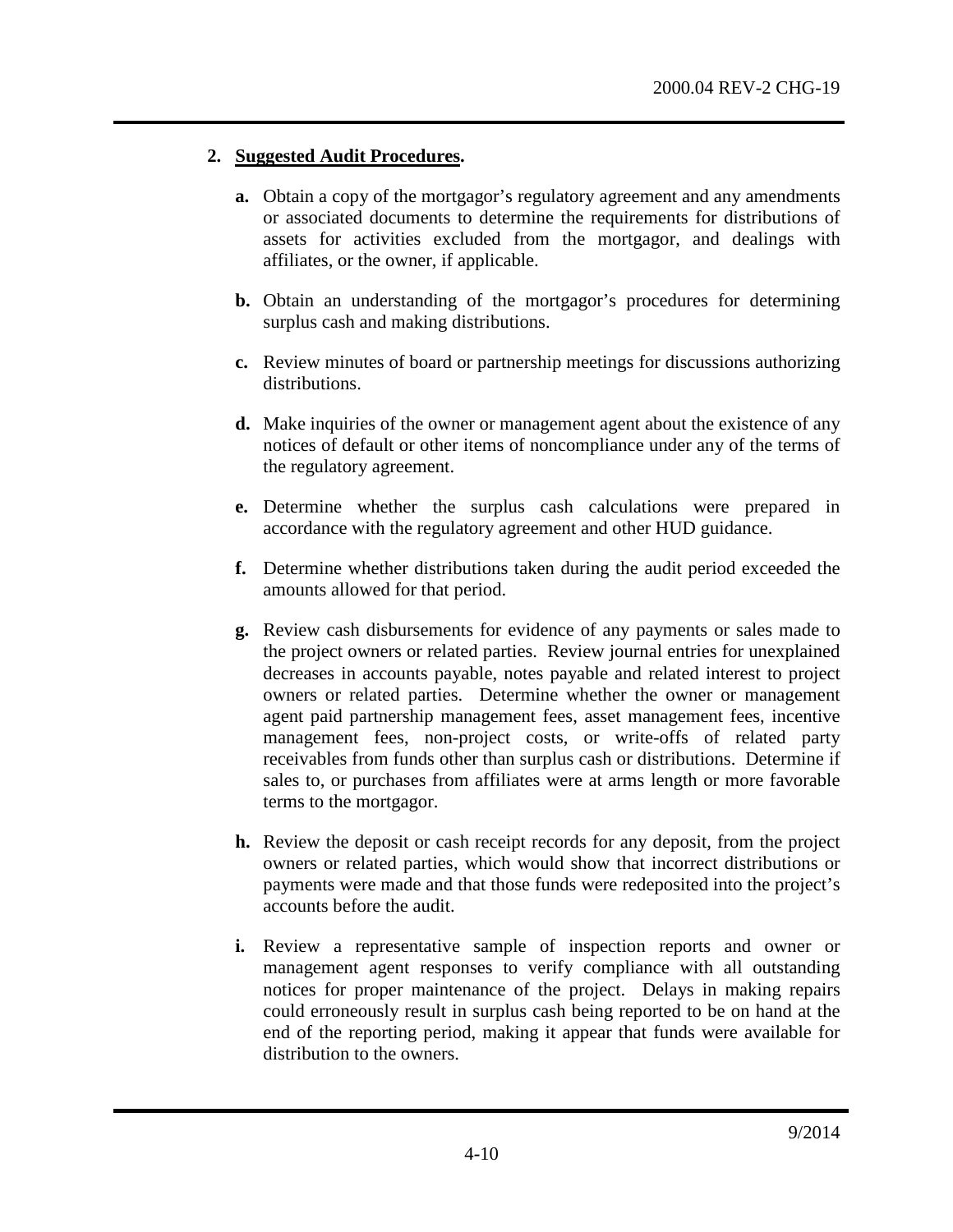## **E. Equity Skimming.**

- **1. Compliance Requirement.** Equity skimming is the willful misuse of any part of the revenues, rents, assets, proceeds, income, or other funds derived from a project covered by a mortgage for any purpose other than to meet actual or necessary expenses of the project. Equity skimming deprives a project of needed funds for repairs, maintenance, and improvements, which contributes to the financial and physical deterioration of projects. Forms of equity skimming sometimes seen in hospitals are (1) the use of mortgagor funds for activities that were excluded from the mortgagor or for an affiliate; (2) the use of mortgagor assets to perform services for excluded activities or related parties without receiving appropriate payment for the services rendered; (3) payment for services to affiliates or business units excluded from the mortgagor at rates in excess of permitted amounts or the provision of services to affiliates at rates below market value; or (4) failure to collect amounts owed from affiliates or excluded activities in a timely manner.
- **2. Suggested Audit Procedures.** In the various compliance areas in this chapter, we have included audit steps that are designed to disclose equity skimming. The auditor should be aware of the conditions noted in Chapter 3 Appendix B, to the extent they apply to hospitals.
	- **a.** Obtain representation from management that all distributions to owners from project funds were from surplus cash and were in accordance with HUD requirements.
	- **b.** Make specific inquiries regarding transactions or services between the mortgagor and affiliates and units that are part of the corporation, but have been excluded from the mortgage.
	- **c.** Make inquiries as to how pricing is determined and the mortgagor compensated for intercompany services with units that have been excluded from the mortgage or with affiliates.
	- **d.** Based on steps  $E(2)(a)$  through  $E(2)(c)$  above, include steps in reviewing cash receipts, cash disbursements, loans, and other areas of the audit as appropriate to determine that the mortgagor is compliant.

# **F. Cash Receipts.**

**1. Compliance Requirement.** All receipts, including cash, check, or electronic payments, and those collected by a management agent, must be deposited into an account in the name of the mortgagor at an institution in which deposits are Federally insured (with the exception of investment brokerage accounts). The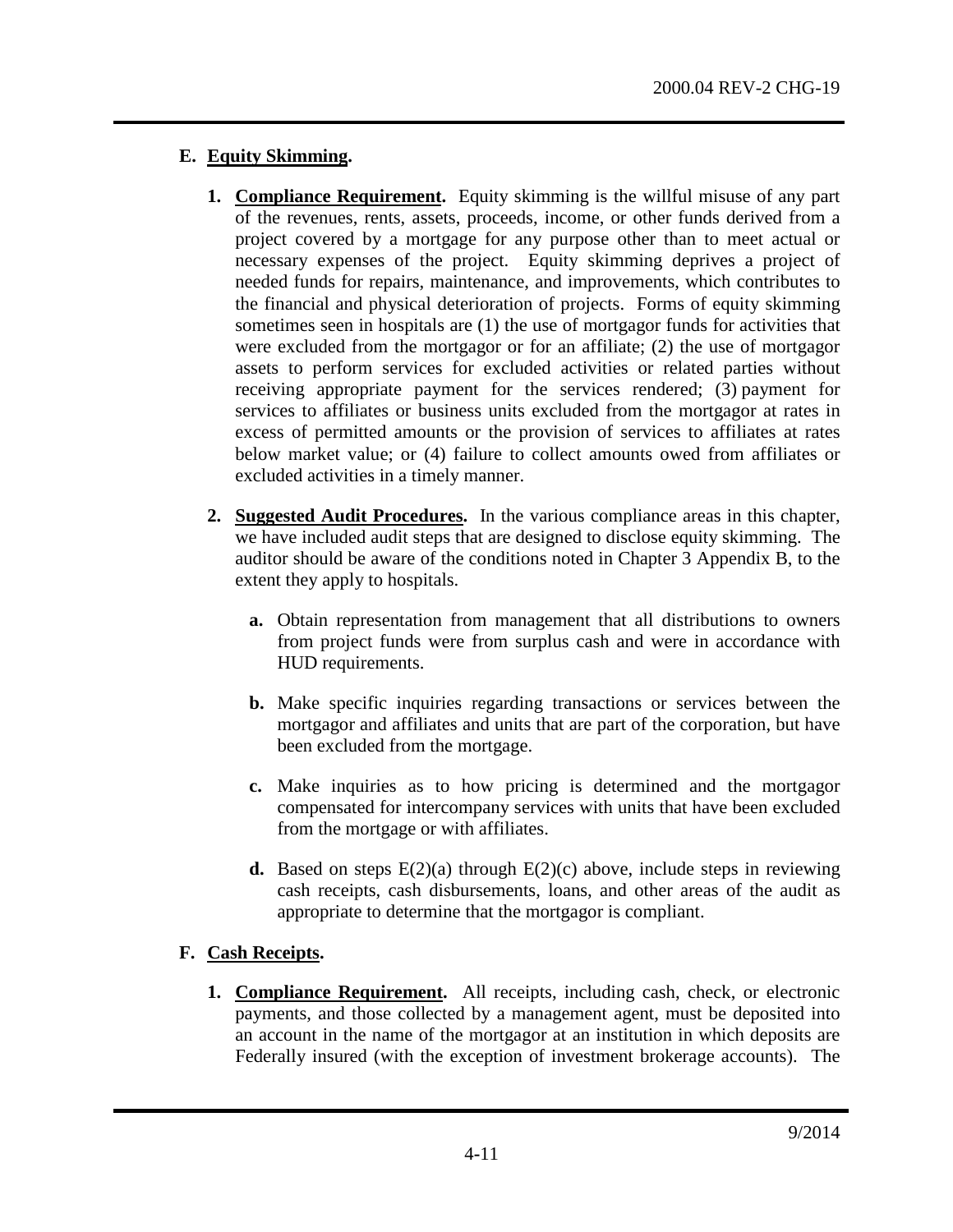<span id="page-11-1"></span>mortgagor or management agent must verify that depositories meet certain conditions<sup>[13](#page-11-0)</sup> where it maintains funds in excess of the Federally insured coverage limit. The depository must be under the control of, and the deposits must be insured by, the Federal Deposit Insurance Corporation, National Credit Union Administration, or other U.S. government insurance corporation. Sources of cash receipts can be from patient revenues, third party receivables, rents, cafeteria sales, parking fees, gift shop, investments, grants, or other income or payments from other Federal agencies.

Most mortgagors will have multiple bank accounts, including a regular operating account, an equipment replacement reserve fund or similarly named reserve for replacement account (held by the mortgagee, see paragraph 4-4.C for audit steps), and a mortgage reserve fund account (held by the mortgagee or a trustee, see paragraph 4-4.C for audit steps), and other accounts for various purposes.

If a corporation for the mortgagor has non-project income or income from activities excluded from the mortgage, it must have a separate account(s) for non-project income. Project funds may not be commingled with non-project funds without written permission from HUD. Otherwise, any funds deposited into the project account are considered a contribution and become project funds, which are only available for non-project or excluded activities purposes in accordance with the regulatory agreement subject to the distribution of assets covenant.

The *regular operating account* is a general operating account in the name of the project, which is used for depositing receipts of the project. If a centralized account has been approved, deposits must clearly be traceable to each project. The actual cash position of each project in the centralized account must be easily identifiable at all times.

The accounts of the project serve as additional collateral for the insured loan and, in accordance with the security agreement, the mortgagor has agreed to "comply with all applicable laws and requirements to grant the secured party a valid, perfected first lien." A perfected first lien position is required on all personalty including the accounts of the mortgagor. Many states require a deposit account control agreement (DACA) with the bank to perfect a first lien position on accounts.

<span id="page-11-0"></span> <sup>13</sup> See HUD Handbook 4370.2, section 2-6 and 4615.1 (242.17) and Regulatory Agreement paragraph 9. Notwithstanding Handbook 4370.2, commingling of project funds for hospitals is prohibited unless approved by HUD in writing.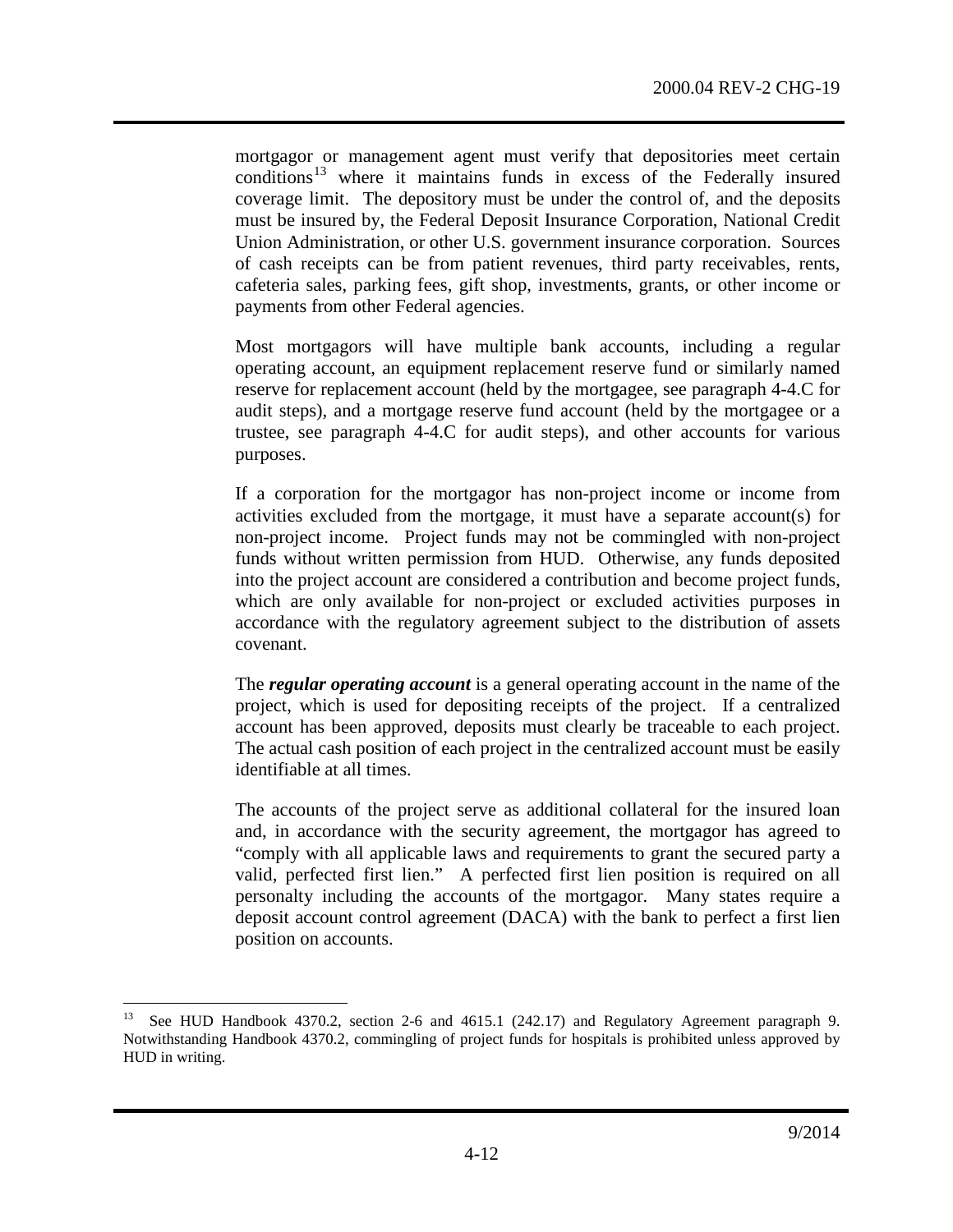**Investment/brokerage accounts:** Many hospitals have investment accounts to maximize return on investments because of the large sum of dollars retained by the hospital. Prudent investments in diversified interests in accordance with board and typical industry standards are acceptable.

- **a.** Obtain an understanding of the owner or management agent's procedures for handing cash receipts.
- **b.** Determine whether the mortgagor or management agent's written and actual procedures for receiving and depositing funds in the regular operating account/centralized account are in compliance with the regulatory agreement and chapter 2 of HUD Handbook 4370.2.<sup>[14](#page-12-0)</sup>
- **c.** Determine whether the account is exclusively in the name of the project except for approved centralized accounts.
- **d.** Trace a representative sample of receipts to verify that project funds are being deposited into the appropriate accounts. If the hospital has a separate account for non-project activities, verify that deposits to that account are from non-project sources.
- **e.** Determine if a DACA is in place on each account, if required.
- **f.** Select a sample of deposits from the cash receipts ledger or comparable record and perform the following steps:
	- **i.** Determine whether the deposits were made in a timely manner (usually within one business day) after receipt of funds and are in the name of the project.
	- **ii.** Test the supporting documentation for each deposit in the sample and determine whether all funds received were properly accounted for and included in the deposit.
	- **iii.** Determine that selected deposits recorded in the auditee's records are in agreement with the related bank statements as to amounts and dates.
	- **iv.** Determine whether the deposits were posted to the appropriate general ledger accounts.

<span id="page-12-0"></span> $14$  See footnote [13.](#page-11-1)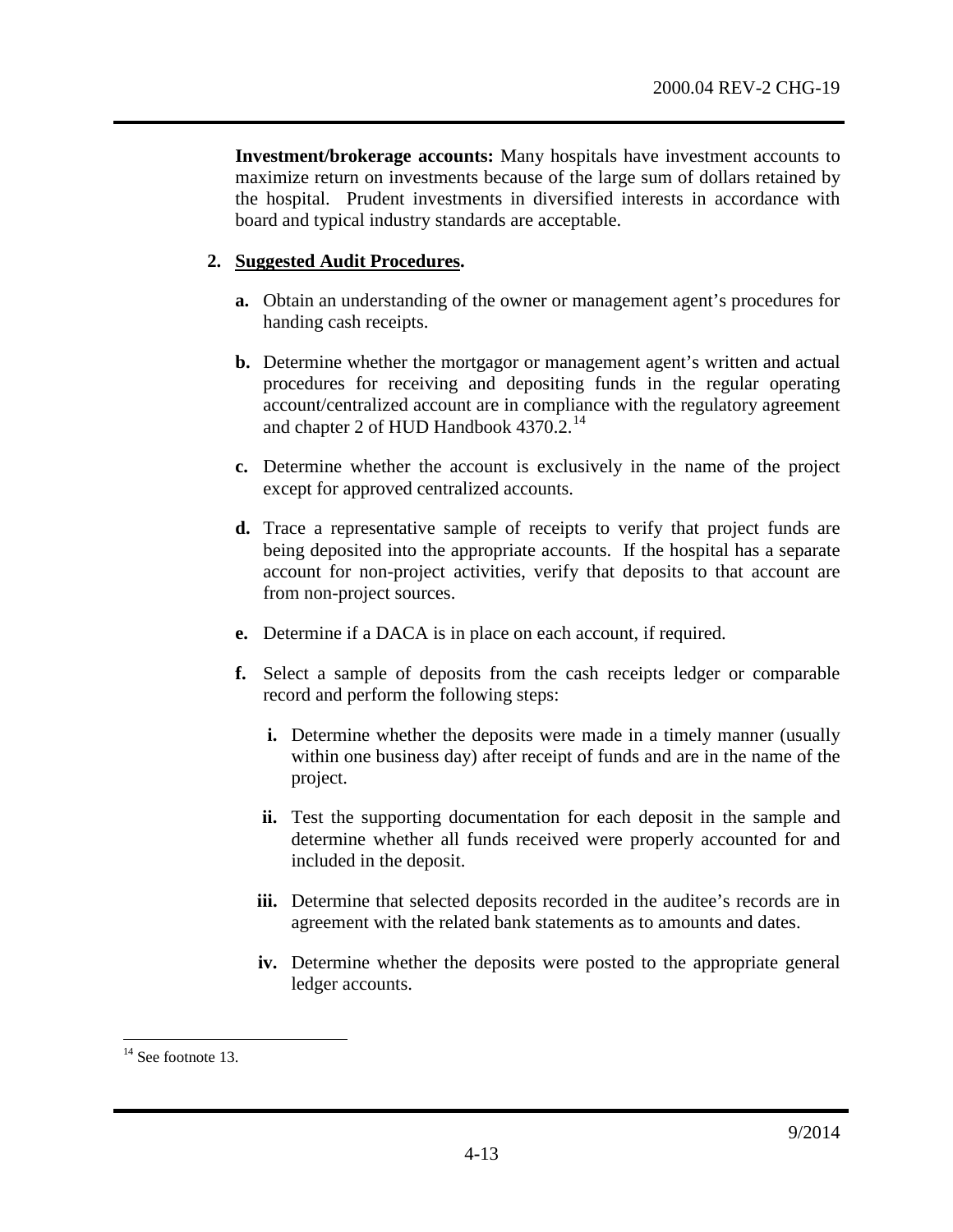- **v.** Trace selected amounts to any contracts, agreements, or other documentation, and determine whether the amount that was received was properly deposited and posted to the appropriate account.
- **g.** Select a representative sample of remittance advices and trace the amount from the source documents to the individual patient accounts receivable record.
	- **i.** Confirm that payments, contractual discounts, and adjustments were properly recorded.
	- **ii.** Trace amounts back to related deposits.
- **h.** Owners may be motivated to understate or overstate revenue. Consider the fraud risk factors and the potential for material misstatement of the financial statements related to revenue recognition including valuation of accounts receivable, contractual allowances, and bad debt. The auditor should tailor audit steps and procedures based on the individual risk factors identified and the results of other audit evidence gathered. The following audit steps are designed to disclose such occurrences:
	- **i.** Obtain an understanding of the owner or management agent's policies and procedures for providing charity care, collecting patient accounts, estimating contractual adjustments, writing off patient accounts and other accounts receivable.
	- ii. Review relevant policies with respect to estimates for contractual adjustments, bad debt, charity care, and collectability of accounts receivable by testing against historical records for reasonableness.
	- **iii.** Determine whether there has been a change in policy from prior years and review any changes for reasonableness with respect to estimates for contractual adjustments, bad debt, charity care, and collectability of accounts receivable.
	- **iv.** Review changes in accounts receivable; bad debt adjustments; charity care; and contractual adjustment estimates, and determine if amounts are reasonable.
	- **v.** Determine whether delinquent accounts are sufficiently pursued according to procedures.
	- **vi.** Review collectability of accounts with affiliates or units that have been excluded from the mortgagor. Indicators of collectability include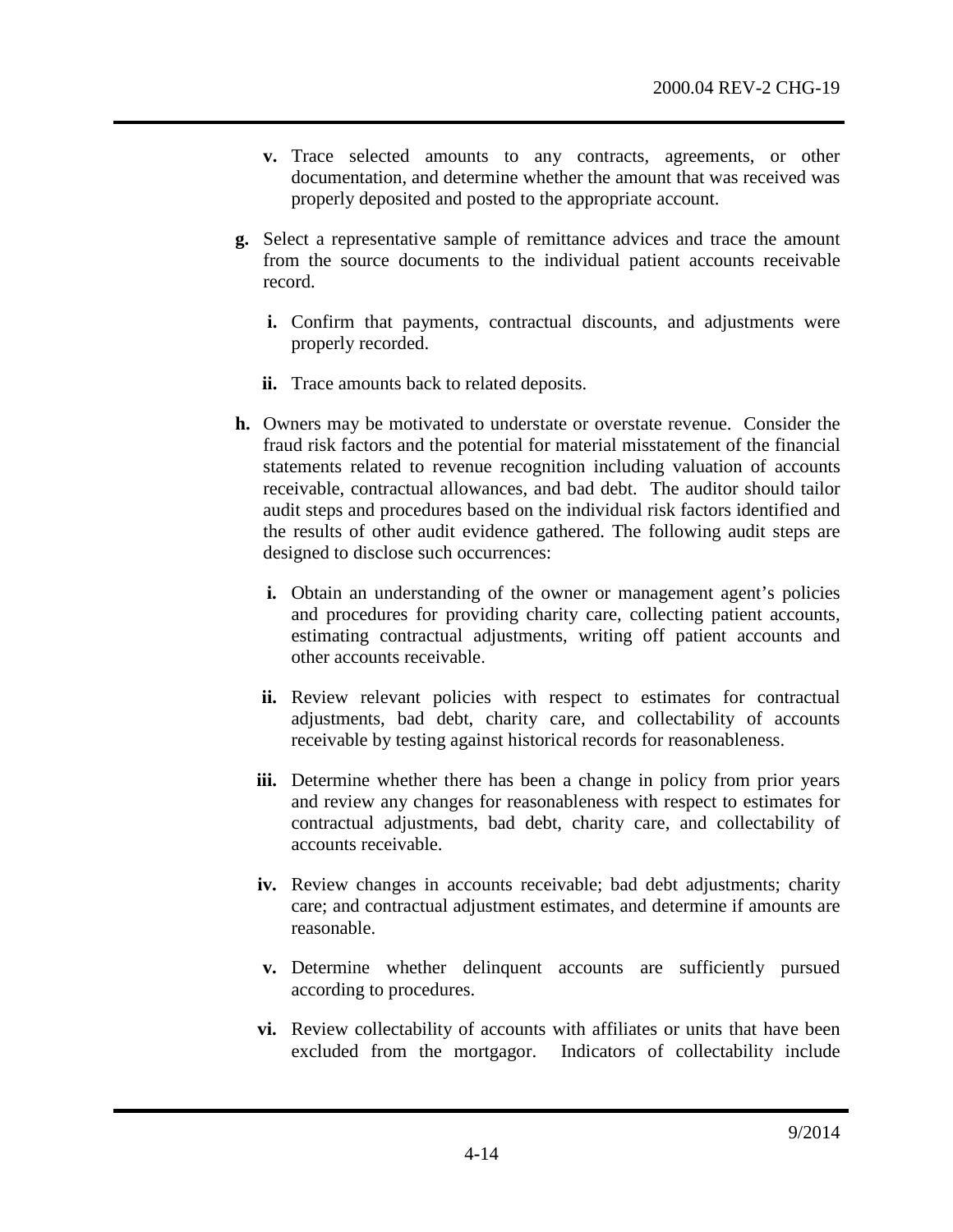(1) history of promptly paying accounts when due; (2) profitability of creditor; and (3) cash liquidity of creditor.

- **vii.** Select a sample of patient accounts written off to bad debt and charity care. Review supporting documentation to determine if the patient account was written off in accordance with policy and generally accepted accounting principles.
- **viii.** Determine if estimates for contractual adjustments are reasonable and in accordance with policy based on the above.
- **ix.** Determine if investment income, interest income, contributions, grants, and transfers of assets from affiliates have been classified as nonoperating revenue in accordance with HUD guidance.

### **G. Cash Disbursements.**

**1. Compliance Requirement.** All disbursements from the regular operating account or other accounts that are a part of the mortgagor must be supported by approved invoices, bills, or other supporting documentation. Project funds should only be used to pay for mortgage payments, required deposits to the mortgage reserve fund, equipment replacement reserve fund, other special reserve funds, if applicable, reasonable expenses necessary for the operation and maintenance of the project, distributions of surplus cash as permitted, and repayment of owner advances from surplus cash or as authorized by HUD. Disbursements from a centralized account, if permitted, must clearly be traceable to each project. The actual cash position of each project in this account must be easily identifiable at all times without exception.

HUD does not insure bonds. Payments for services or fees related to bonds are not "reasonable expenses necessary for the operation and maintenance of the project." However, immaterial costs are often incurred and generally permitted. Any payments should be reported as a total amount of incurred bond-related expenses and included in the notes to the financial statements, the auditor's report, or a separate letter from the auditor to HUD.

Payments under an interest rate swap agreement are not "reasonable expenses necessary for the operation and maintenance of the project." Any payments related to such an agreement require advance written permission from HUD.

Hospitals may have affiliate organizations, or may have certain operations that have been excluded from the mortgagor. Such operations may include clinics, a medical office building and associated rents, or some other specifically designated operation. Sometimes the excluded operation is on the main campus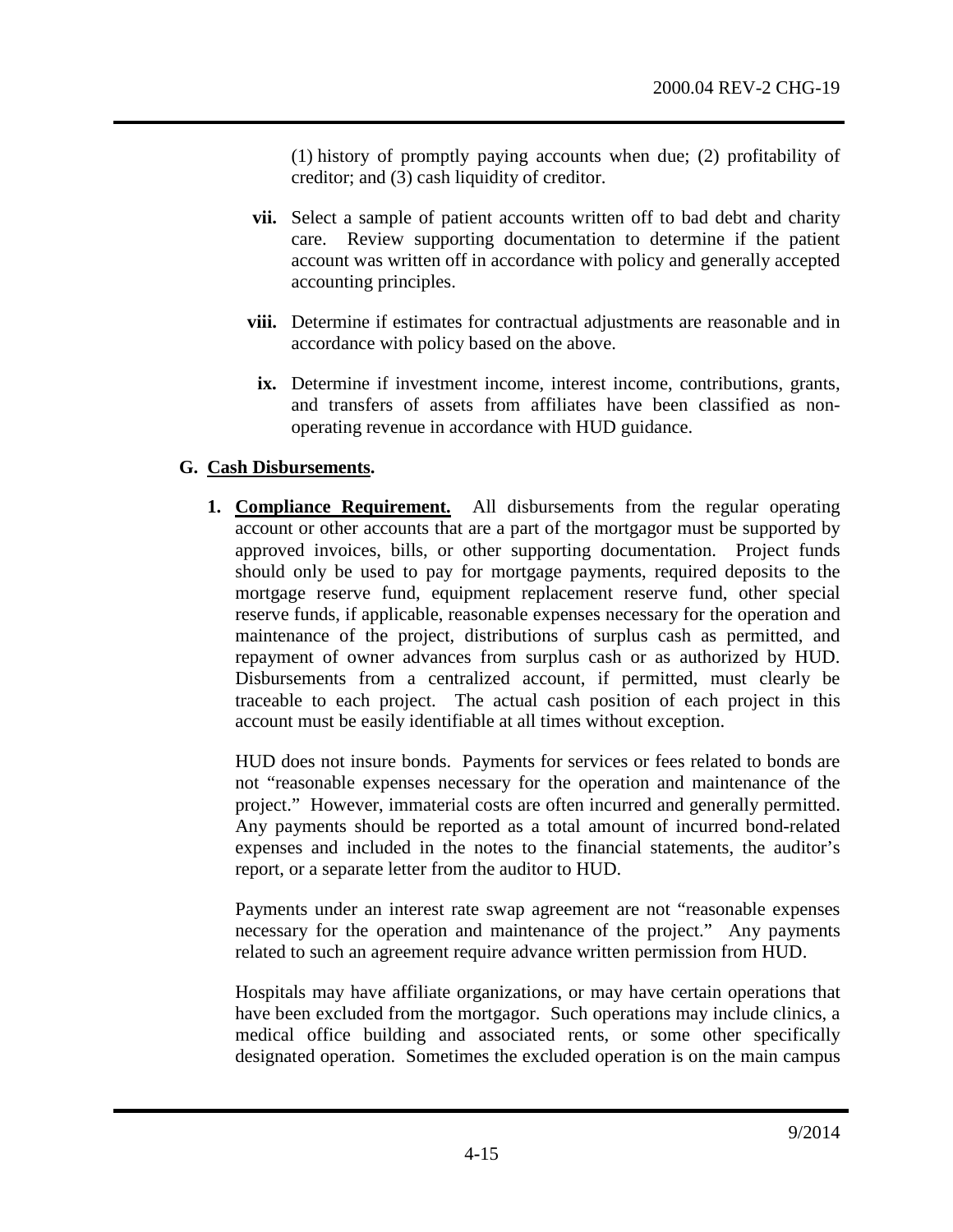of the hospital and may include a portion of a building and the operations within that portion. Refer to the loan documents for a description of the mortgaged property and operations that make up the mortgagor. Insured hospitals are permitted to provide services to, and purchase services from, related organizations, operating units that are not a part of the mortgagor, or other related parties at fair market value. Transactions with related parties, related organizations, or operating units that are not a part of the mortgagor that are not arms-length, are not permitted unless certain conditions are met. Similar restrictions are placed on transactions that are to the disadvantage of the mortgagor and favorable to a related party, related organization, or operating unit that is not a part of the mortgagor.

- **a.** Obtain an understanding of the mortgagor or management agent's procedures for withdrawing funds from the regular operating account or other project accounts.
- **b.** Select a representative sample of disbursements and determine if the disbursements are supported by approved invoices, bills, or other supporting documentation; that the supporting documents are in the name of the mortgagor; and that the costs are reasonable and necessary for the operation of the project. If the supporting documentation is not in the name of the mortgagor, determine if project funds were used only for the portion applicable to the mortgagor.
- **c.** Determine if any of the sampled disbursements were made on behalf of related organizations, related parties, or operations excluded from the mortgagor, or for purposes other than reasonable expenses necessary for the operation and maintenance of the project. If funds were used for non-project purposes, report whether amounts were not repaid from the non-project source within ninety (90) days or such other time period as specifically required by the regulatory agreement. Note: The distribution of assets covenant permits limited transfers if certain conditions are met.
- **d.** Determine whether the sampled disbursements were properly charged to the correct account, including classification as to whether they are a part of the operation of the mortgagor.
- **e.** If any of the sampled disbursements represent withdrawals from the project account through an institution's memorandum or other type of document, determine the reason for that transaction and that it is proper.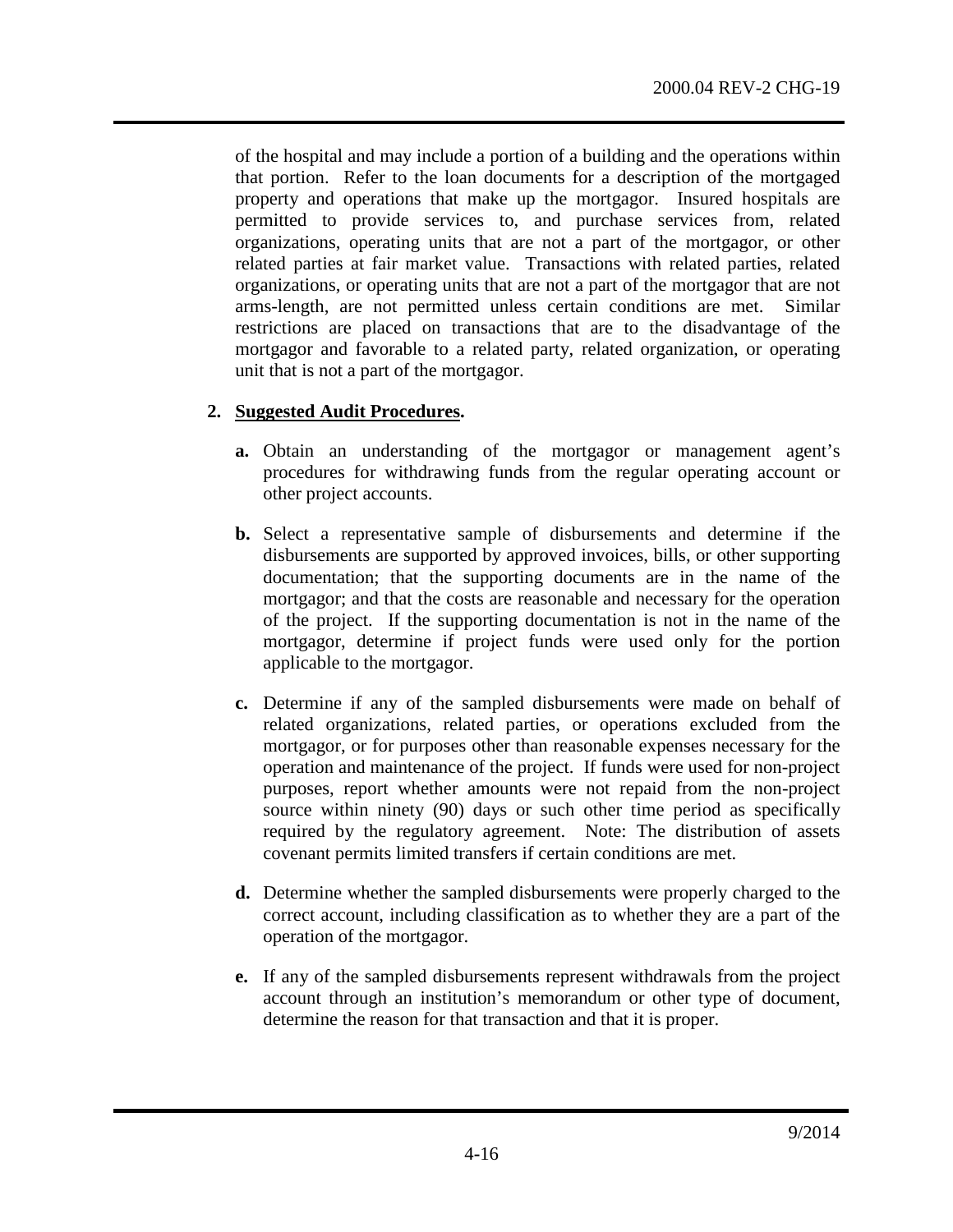- **f.** Audit sampling must be designed to include a separate representative sample of transactions between the mortgagor and related parties, related organizations, and operations excluded from the mortgagor, if any. The following procedures should be performed, at a minimum, on a triennial basis. However, if a reportable event is observed, the procedures should be performed annually until the issue is resolved.
	- **i.** Make inquiries of management regarding services provided for related parties, affiliates, related organizations, and operations that are not part of the mortgagor as to how management services and overhead are charged and paid for with revenues of the excluded parties, affiliates, related organizations, and operations.
	- **ii.** Obtain documentation from management and verify that goods or services provided to related entities, affiliates, and operations excluded from the mortgagor are at the lower of market value or the fully allocated cost to the mortgagor, in accordance with the regulatory agreement.
	- **iii.** Obtain documentation from management and verify that the prices paid for goods or services purchased from related entities, affiliates and operations excluded from the mortgagor are equal to or less than the amounts ordinarily paid for such services, supplies, or materials in the area where the services are rendered or the supplies or materials furnished in accordance with the regulatory agreement.
	- **iv.** Determine whether operations that are excluded from the mortgagor were charged for appropriate overhead, utilities, maintenance, payroll, and other related expenses and that the mortgagor was repaid within 90 days or other time period as specifically required by the regulatory agreement.
	- **g.** Trace all (typically 12) payments from project funds to the mortgagee and servicer to the insured loan documents and determine whether the mortgagee is billing the mortgagor for items not related to the insured project.
	- **h.** Make inquiries of management to determine if project funds are being used to pay for services related to bond financing. If so, determine if the amounts were disclosed to HUD. Make inquiries of the chief finance officer and use other audit procedures, as appropriate, to determine if the mortgagor has entered into an impermissible interest rate swap agreement.
	- **i.** For accounts with balances in excess of FDIC-insured limits, determine whether the owner or management agent verified, on a quarterly basis, that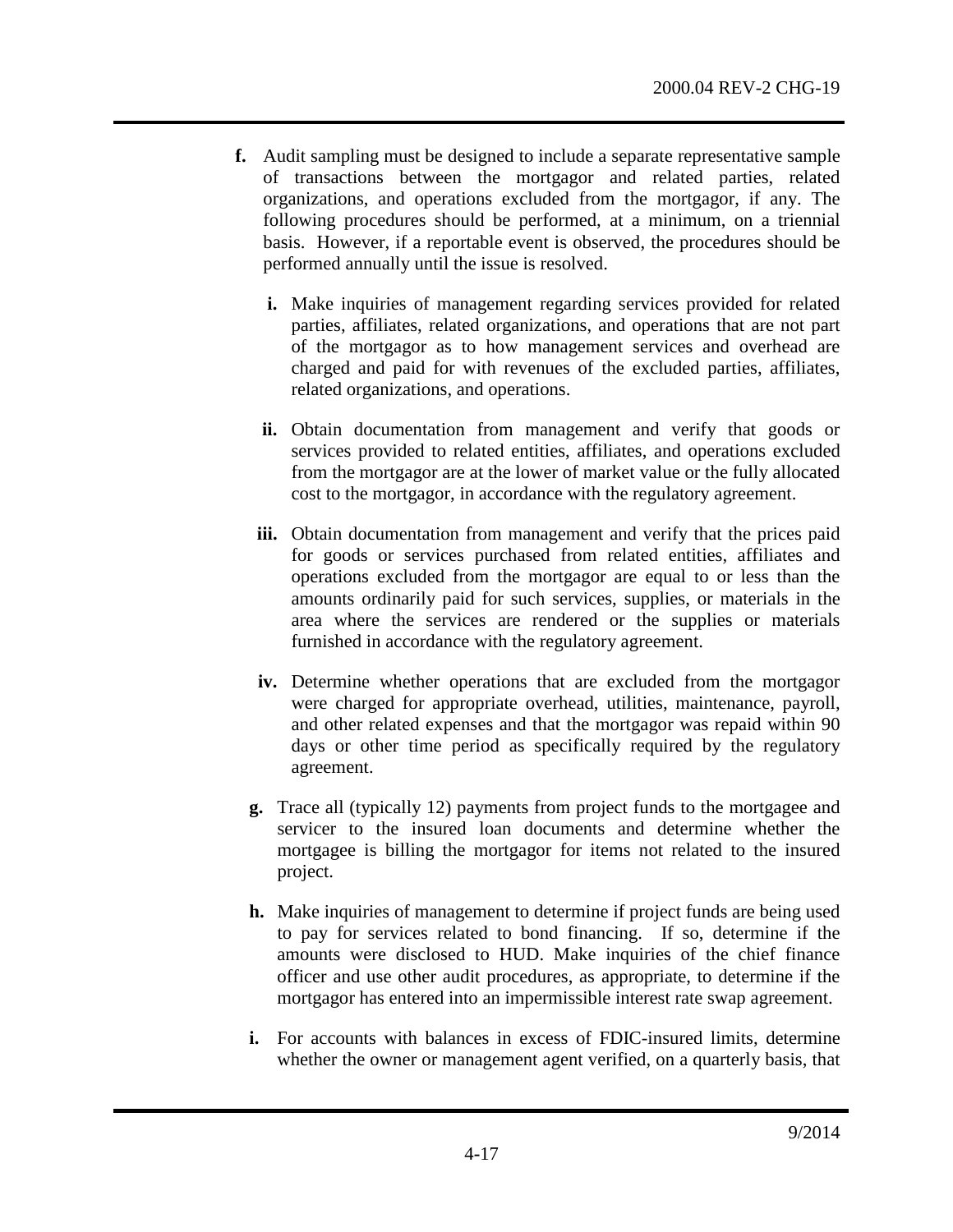the financial institution's rating was consistent at all times with the minimally acceptable rating established by the Government National Mortgage Association.

#### **H. Unauthorized Change of Ownership/Mergers/Acquisitions, and Liabilities.**

**1. Compliance Requirements.** Owners must not enter into mergers, reorganizations, or consolidations without the written permission of HUD. Owners must not, without the prior written consent of HUD, convey, assign, transfer, dispose of, or encumber any of the mortgaged property or permit the conveyance, transfer, or encumbrance of such property.

- **a.** Obtain representations from management regarding the above compliance requirements.
- **b.** Review the regulatory agreement and obtain a copy of any letters from HUD regarding change of ownership, mergers, reorganization, acquisitions, consolidation, and additional liabilities.
- **c.** Review the minutes from board meetings for indication of a change in ownership, mergers, reorganization, acquisitions, consolidation, and additional liabilities.
- **d.** Make inquiries of management regarding any change of ownership, mergers, reorganizations, acquisitions, consolidations, or additional liabilities that are significant enough to be included in the notes to the financial statements, and determine if permission was received from HUD for such change if required by the regularity agreement.
- **e.** Make inquiries of management about the existence of any agreements to sell, assign, dispose of, or encumber any of the mortgaged property or assets or beneficial interest<sup>[15](#page-17-0)</sup> in the property.
	- **i.** Determine whether HUD has approved the agreement(s) or is in the process of approving the agreement(s) and report any instances of noncompliance.
	- **ii.** If an agreement(s) exists, review the agreement(s) to determine if it is in conformity with the approval by HUD.

<span id="page-17-0"></span><sup>&</sup>lt;sup>15</sup> Beneficial interest is generally the right to profits from an estate or property without owning the estate or property.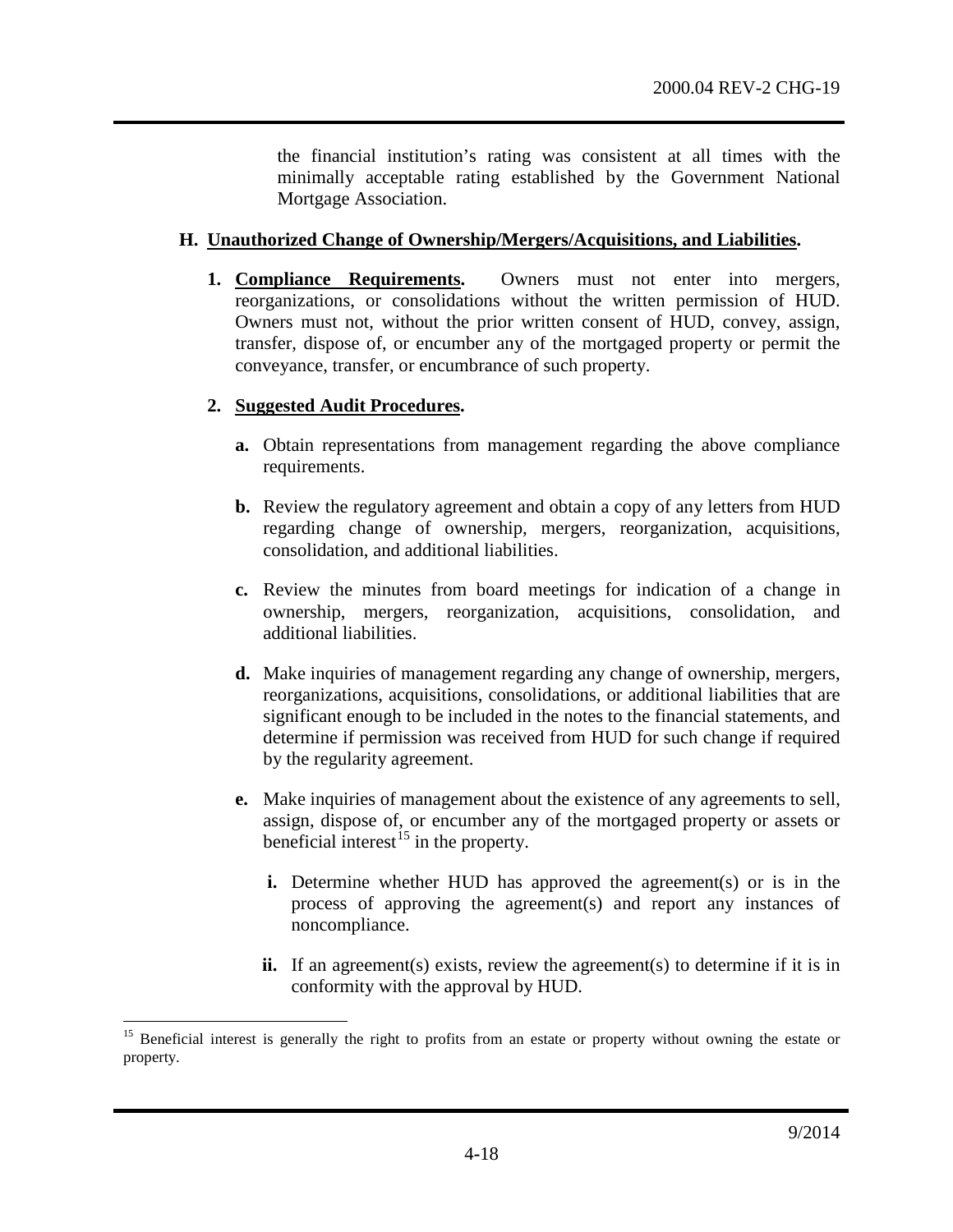- **f.** Make inquiries of management whether form HUD-2530 "*Previous Participation Certification*" was filed and approved in electronic or paper form for each new principal<sup>[16](#page-18-0)</sup> and report any violations as an audit finding.
- **g.** Review all material changes in assets or liabilities for indications of change of ownership, mergers, reorganizations, acquisitions, consolidations, or additional liabilities. If any such transactions are present, confirm that HUD approval was obtained.
- **h.** Report any instances of unauthorized conveyance, assignment, transfer, disposal, or encumbrance of any of the mortgaged property, assets, or beneficial interest in the property identified during the course of the audit.

## **I. Unauthorized Loans or Loan Guarantees of Project Funds.**

**1. Compliance Requirements.** Owners must not, without the prior written consent of HUD, assign, transfer, dispose of, or encumber any personal property of the project, including rents, charges, receivables, or other income nor pay out any funds from project accounts or sources (other than from surplus cash) except for reasonable operating expenses and necessary repairs. Note: Loans to physicians or salary guarantees in compliance with not-for-profit industry standards as part of a physician recruitment package are considered part of usual operating expenses.

- **a.** Obtain representations from management regarding the above compliance requirements.
- **b.** Review the regulatory agreement and obtain a copy of any letters from HUD regarding loans or loan guarantees.
- **c.** Review the minutes from board meetings held during the reporting period and up to report date for indications of the issuance of loans or loan guarantees.
- **d.** Make inquiries of management about the existence of any loan guarantees, loans with co-signatures, agreements to assign, transfer, dispose of, or encumber directly or indirectly any of the personal property of the mortgagor, and read any related agreements.

<span id="page-18-0"></span><sup>&</sup>lt;sup>16</sup> See 24 C.F.R. 200.215 for definition of principal.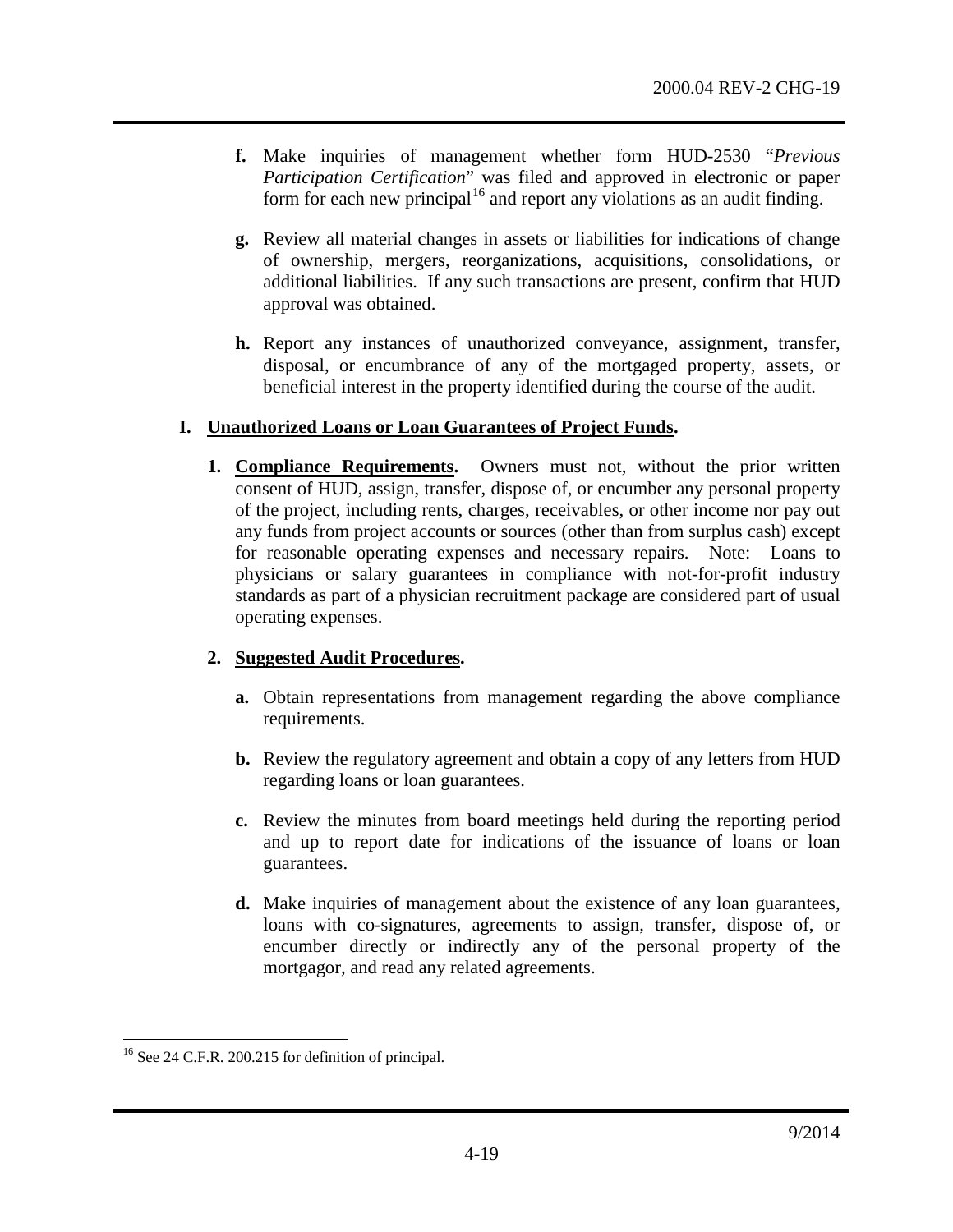- **e.** Review the results of the audit procedures applied to specific accounts or other general procedures to identify the existence of any unauthorized transactions or transactions that are not in compliance with the HUD regulatory agreement.
- **f.** Test non-patient accounts receivable to determine whether receivables are the result of routine operations or whether project funds have been loaned to the management agent; operations that are not a part of the mortgagor, related organizations, employees, the owner, affiliates, or other related parties.
- **g.** Review "due from" accounts for accounts that have not been cleared within 90 days, unless authorized by HUD that could represent inappropriate loans.
- **h.** Based on steps (a) through (g) above, determine if permission was received from HUD, if required for any identified items and that those items were in conformity with any conditions that were included. Note: The regulatory agreement permits loans and transfers if certain conditions are met.

### **J. Acquisition of Real Property and Personalty.**

**1. Compliance Requirements.** HUD requires a first lien on both realty and personalty of the mortgagor. All equipment of the mortgagor and accounts are part of the collateral for the insured loan. The mortgagor is required to file and maintain the appropriate UCC filings on equipment. The mortgagor is required to notify HUD of any after-acquired real estate and to record a mortgage on any such property if requested by HUD.

- **a.** Obtain representations from management regarding the above compliance requirements.
- **b.** Review all UCC filings and determine whether they are current and have been updated to cover changes in personalty, such as equipment and accounts receivable.
- **c.** Examine the assets ledger or similar record for additions of real property and determine whether HUD was notified.
- **d.** Obtain representations from management and hospital counsel, or determine by a review of the hospital records, that a mortgage in favor of the mortgagee was recorded on the property in accordance with the requirements of the regulatory agreement.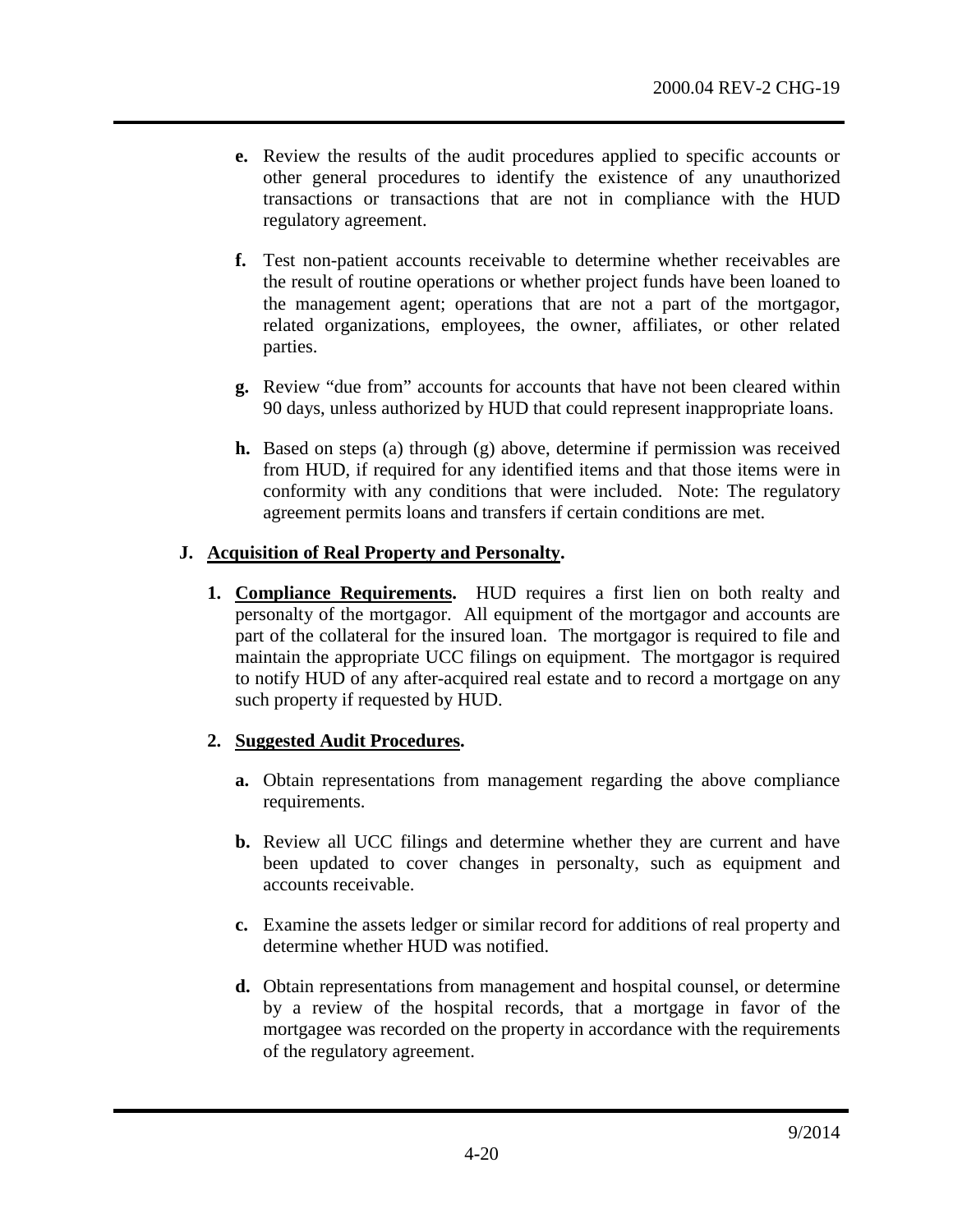## **K. Budget.**

**1. Compliance Requirement**. Hospitals are required to submit a budget for the new fiscal year within thirty (30) days of the start of the new fiscal year.

## **2. Suggested Audit Procedures.**

- **a.** Review board minutes to determine when the budget was approved by the board
- **b.** Inspect records for evidence of submission of the budget to HUD within 30 days of the start of the hospital's fiscal year, as required in the regulatory agreement.

## **L. Financial Monitoring by the Board.**

- **1. Compliance Requirement**. The regulatory agreement for most mortgagors requires the governing board of the hospital to review the financial statements of the mortgagor not less frequently than twice a year, including, but not limited to, the fiscal year audited financial statements, any board-certified financial statements, and the six-month interim financial statements. Under certain conditions, the board must submit a written report or develop a business plan or notify HUD based on the financial results and criteria in the covenants.
- **2. Suggested Audit Procedures.** Review the regulatory agreement, rider to the regulatory agreement, and other loan documents to determine whether the financial monitoring requirement applies. If the auditor is unsure of the requirement, contact the Office of Hospital Facilities at HUD or the assigned account executive for the hospital. If the financial monitoring requirement applies:
	- **a.** Review board minutes for evidence that the entity complied with the financial statement review and submitted to HUD the required written report.
	- **b.** Determine if the mortgagor was required to develop a business plan or notify HUD as required by the covenant.
	- **c.** Review documentation that the hospital notified HUD and completed the business plan, or consultant's report, and that any required updates have been submitted in accordance with the regulatory agreement.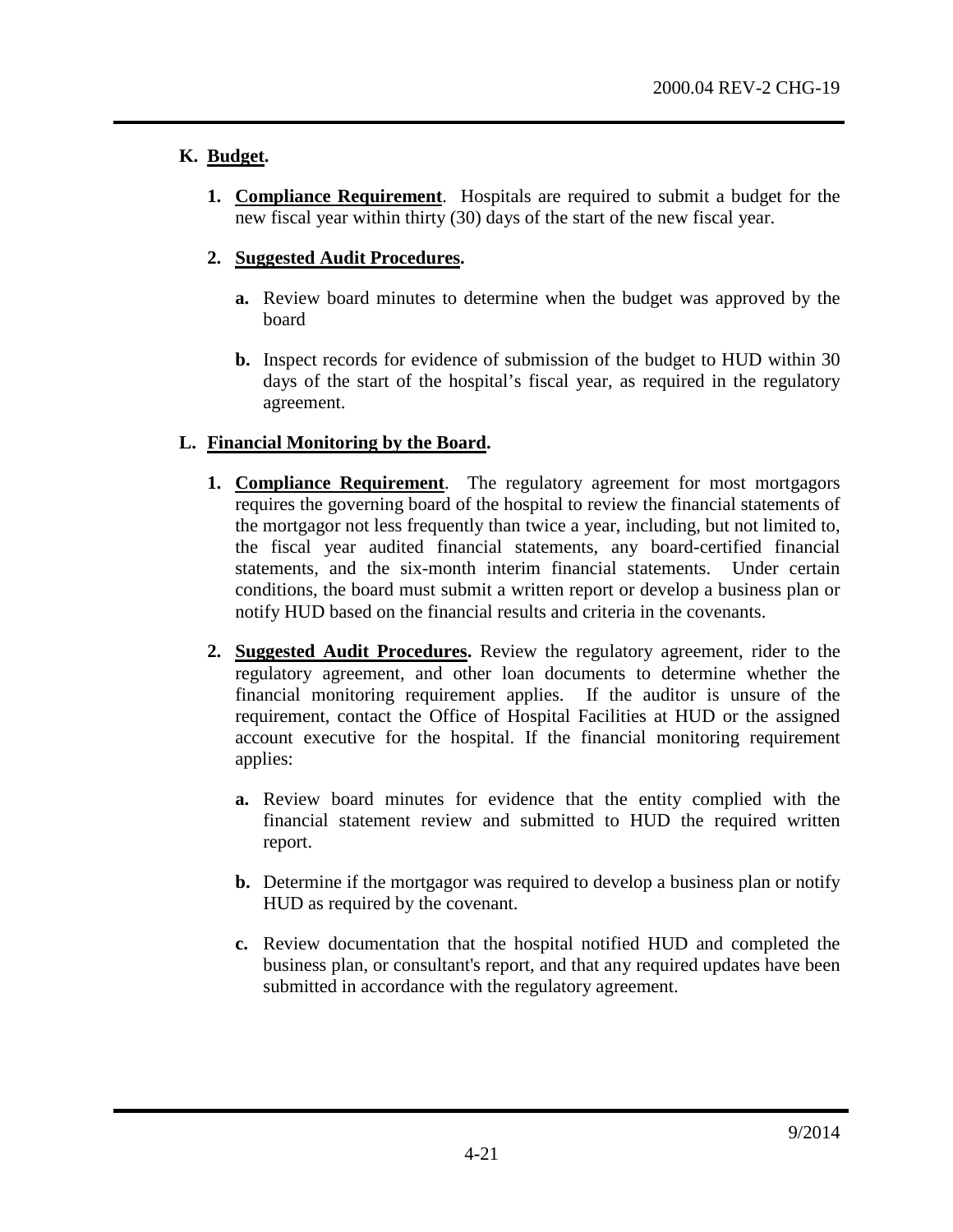#### **M. Additional Indebtedness.**

**1. Compliance Requirement**. Owners must not, without the prior written permission of the Secretary, encumber any of the mortgaged property, encumber the personal property of the project, or permit the encumbrance of the property. See the regulatory agreement for specific requirements. Many hospitals have entered into a rider to the regulatory agreement or a supplemental agreement that permits the mortgagor to incur a limited amount of additional indebtedness if certain conditions are met.

- **a.** Obtain representations from management regarding the above compliance requirement.
- **b.** Review the rider to the regulatory agreement or any supplemental agreements for the specific conditions for entering into any additional indebtedness.
- **b.** Review any correspondence from HUD granting permission for additional indebtedness and any requirements imposed.
- **c.** Review minutes from board meetings and the books and records for evidence of additional indebtedness, including lease agreements.
- **d.** Make inquiries of management, including the chief finance officer, regarding any loan guarantees or assurances, made by the mortgagor on behalf of affiliates or non-project operations for loans, leases, or other encumbrances on project assets.
- **e.** Review hospital documents for compliance with the covenants regarding additional indebtedness.
- **f.** Review loan documents and leases for the required "successor clause" as specified in the regulatory agreement.
- **g.** Determine that the hospital has complied with reporting requirements, as specified in the regulatory agreement, for entering into additional indebtedness. Note: As part of the reporting requirement, and in accordance with the capital budget for the year, a hospital may document compliance for a "grouping of planned purchases" at one time.
- **h.** Verify the accuracy of the mortgagor's calculations to determine eligibility to incur additional indebtedness without prior HUD approval.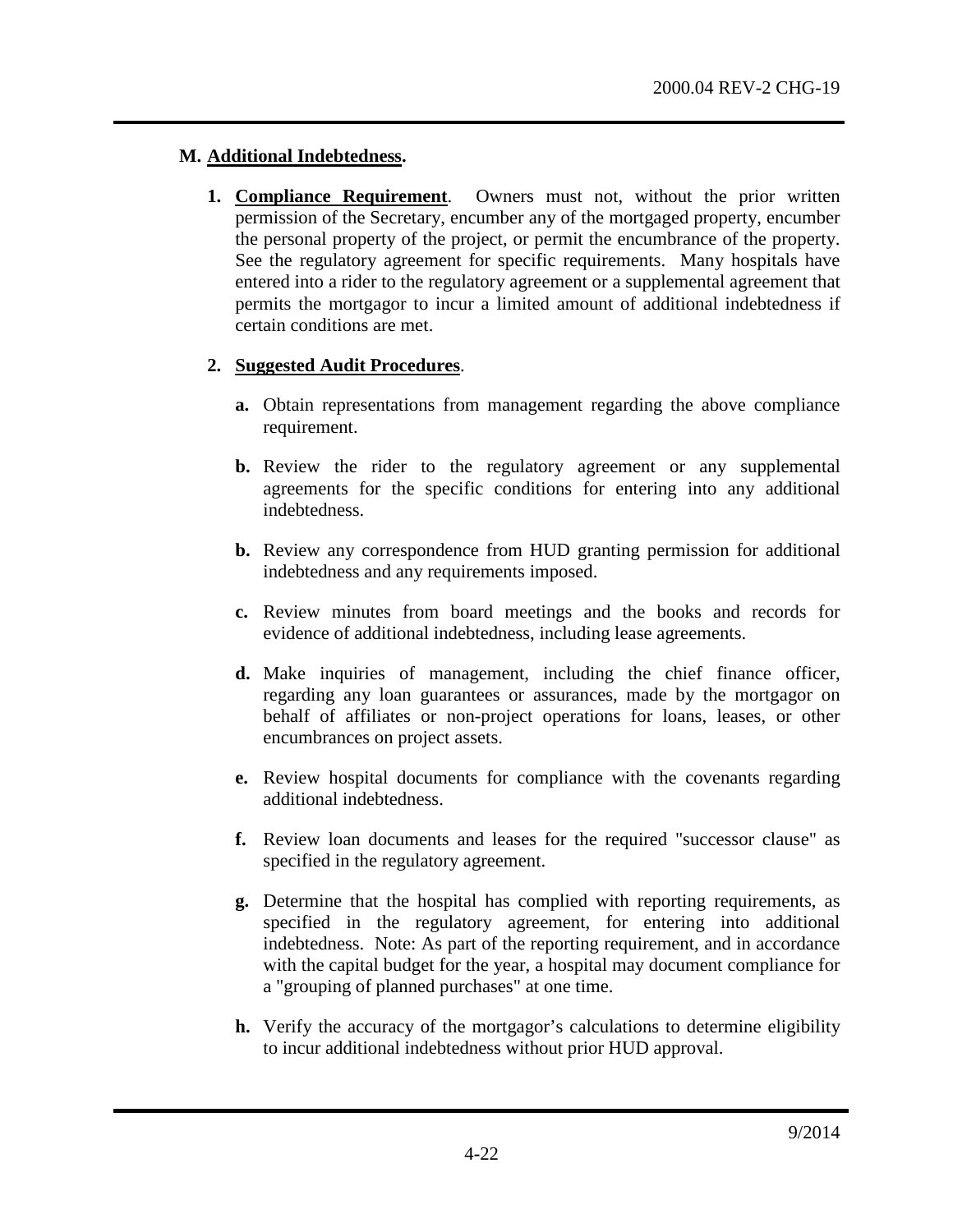**i.** Determine if any outstanding line of credit was paid down in accordance with the regulatory agreement.

#### **N. Minimum Account Presentation.**

**1. Compliance Requirement**. The books and records of the mortgagor must be kept in accordance with the requirements of the Secretary. Refer to the AICPA Audit and Accounting Guide: Health Care Entities, using the natural classification of accounts for general presentation. While the mortgagor may show additional detail, certain specific accounts are required by HUD. See Handbook 4615.1, appendix 9 for financial statement presentation requirements.

Certain accounts are only required for Tier I hospitals. Tier I hospitals will have a letter designating it as a Tier I hospital, and the rider to the regulatory agreement will have special Tier I conditions.

Income from operations that are not a part of the mortgagor but deposited in the mortgagor's account are to be classified as non-operating income to the extent that the revenue is not directly associated with a related expense<sup>17</sup>. Income from investments and contributions must be classified as non-operating income. Depreciation and interest expense are to be included in income from operations.

- **a.** Review the financial statements for the presence of the required accounts.
- **b.** Review the financial statements, related notes, and supplementary information for inclusion and correct classification of supplementary information.
- **c.** See HUD Handbook 4615.1 appendix 9 for required account groupings and definitions.

<span id="page-22-0"></span><sup>&</sup>lt;sup>17</sup> Example 1: Hospital ABC receives a grant or contribution for the purpose of providing special diabetes educational clinics in the community. The hospital would not normally provide these clinics except for the special funding. As a result of the funding, the hospital provides the clinics and incurs additional expense related to the contribution. In this instance, the contribution or grant income would be classified as Other Operating Revenue.

Example 2: Hospital ABC receives a contribution that is classified as temporarily restricted net assets. Time passes and the funds are used to cover what would otherwise be classified as normal ongoing operations, charity care, or for the purchase of equipment. In this case, the contribution would be classified as Non-Operating Revenue.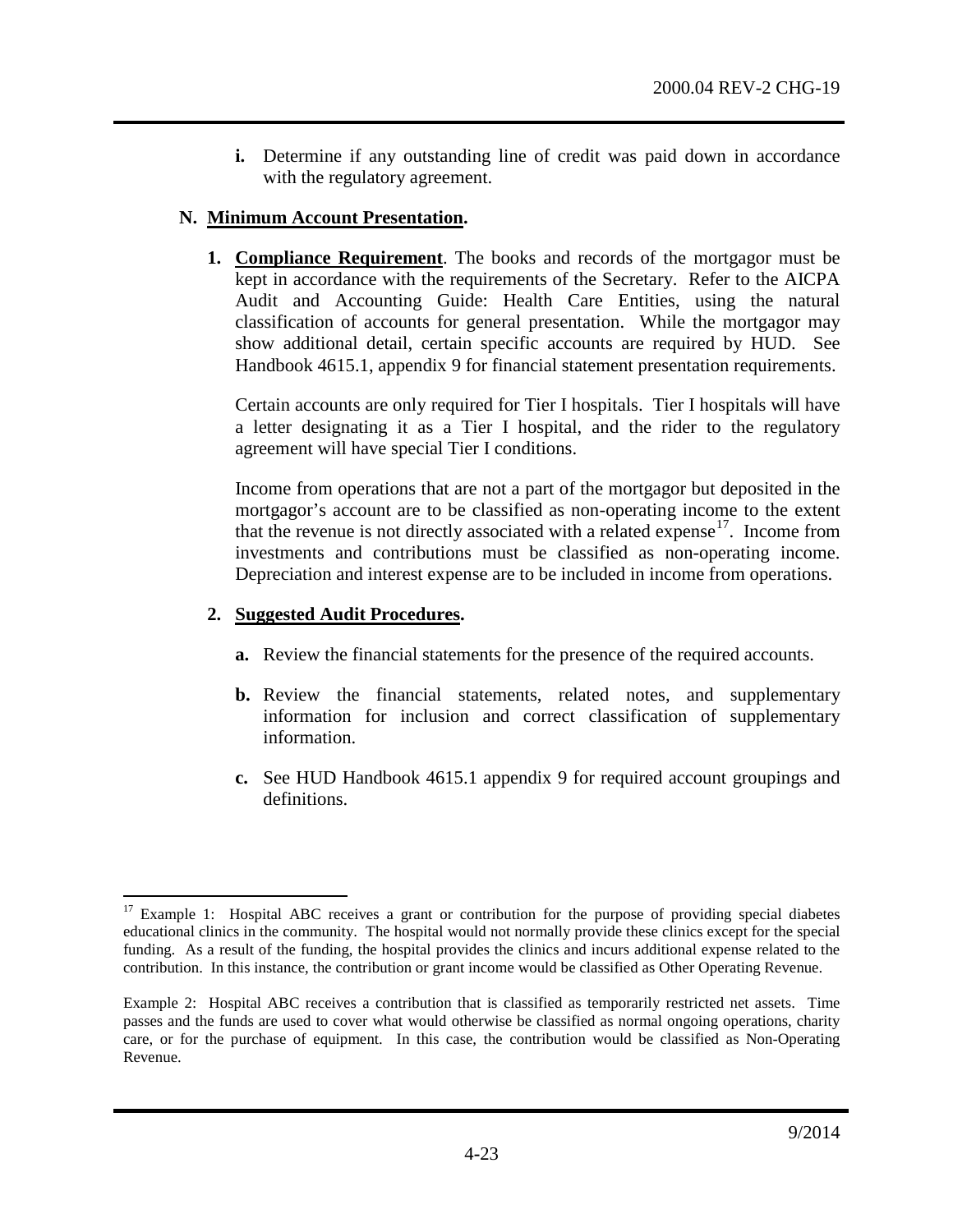## **O. Ratios.**

**1. Compliance Requirement**. Certain ratios, defined in the regulatory agreement, are required to be supplied to HUD. The ratios must be calculated based on the balances of the accounts that are a part of the mortgagor only, unless separate instructions have been provided by HUD. Management should prepare the ratios and may provide the ratios in a separate letter to HUD, or the ratios may be provided as a part of the audited financial statements by including them in a supplementary schedule. In either case, the mortgagor shall engage the auditor to report on the ratios in accordance with AICPA AU-C section 725, *Supplementary Information in Relation to the Financial Statements as a Whole*.

## **2. Suggested Audit Procedures.**

- **a.** Review the regulatory agreement for the required ratios.
- **b.** Recalculate the required calculations made by management based on the mortgagor accounts and verify the accuracy to two decimal places.

## **P. Cost Certification and Final Endorsement.**

## **1. Compliance Requirements.**

The mortgagor agrees to complete the construction project by the date specified in the building loan agreement (BLA). Generally, this is two months prior to the commencement of loan amortization.

The mortgagor agrees to construct the project in accordance with all applicable ordinances and statutes and in accordance with the requirements of all regulatory authorities. The BLA also requires the mortgagor to obtain evidence that all work requiring inspection by municipal or other governmental authorities having jurisdiction has been inspected and approved by these authorities, and that all requisite certificates of occupancy and approvals have been issued.

The mortgagor agrees to execute and deliver to the lender a security agreement and financing statement, or other similar instrument, covering all property of any kind whatsoever purchased with mortgage proceeds in the BLA. This occurs at final endorsement.

Both the mortgagor and the contractor or construction manager agree to deliver a cost certification to HUD within the time period fixed in the BLA for completion of the project or any extension approved in writing by HUD as part of the Agreement and Certification (form HUD-3305).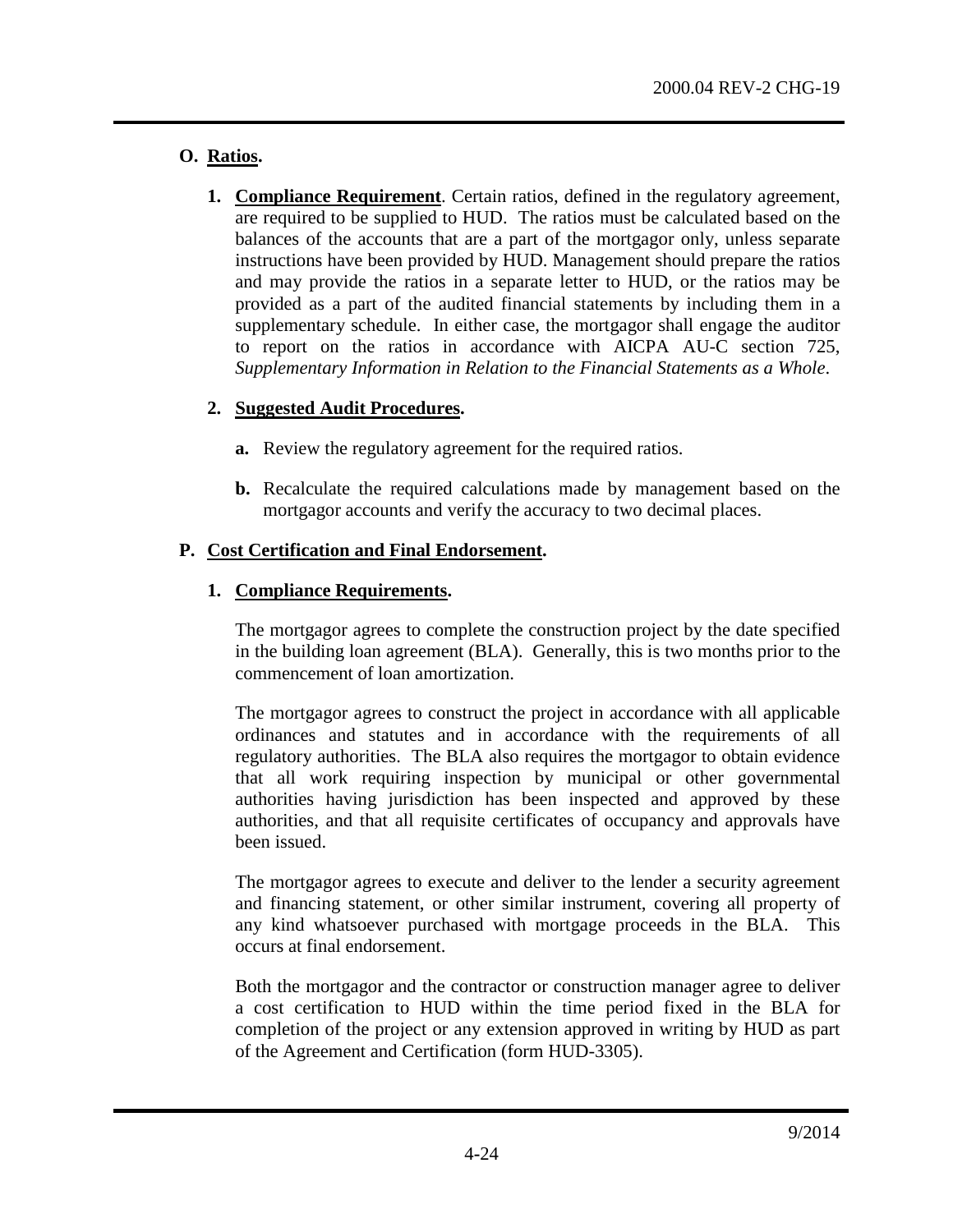#### **2. Suggested Audit Procedures.**

- **a.** Determine if all outstanding FHA insured notes have been through the final endorsement process. If final endorsement has occurred for all outstanding notes, no further steps are necessary. If final endorsement has not occurred for any HUD insured note, proceed with steps  $2(b)$  through  $2(g)$ .
- **b.** Review the BLA and the "Agreement and Certification" to determine when the project is to be completed and if cost certification is required. These two documents are in the initial loan closing documents.
- **c.** Determine if HUD has granted an extension to the completion date specified in the BLA.
- **d.** Determine if HUD has granted an extension for final endorsement.
- **e.** Determine if cost certification has occurred for the fiscal year that coincides with the date in the BLA plus any extensions.
- **f.** Determine if final endorsement has occurred for the fiscal year that coincides with the date in the BLA plus any extensions.
- **g.** Report as a finding, any failure to cost-certify and final endorse the insured note within six months of the completion date plus any extensions granted by HUD.

### **Q. Other Conditions.**

### **1. Compliance Requirements.**

The loan documents including the regulatory agreement, rider to the regulatory agreement, security agreement, BLA and subsequent correspondence may include other compliance requirements. Additionally, riders to the regulatory agreement for all loans after fiscal year 2005 have a requirement to identify any changes in accounting policy and the effect of such changes on the balance sheet and on the income statement.

### **2. Suggested Audit Procedures.**

**a.** Review all loan documents for the HUD insured loan and list any additional compliance requirements (with special attention to the regulatory agreement and any riders thereto) that could have a direct and material effect on the FHA Mortgage Insurance for Hospitals Program.